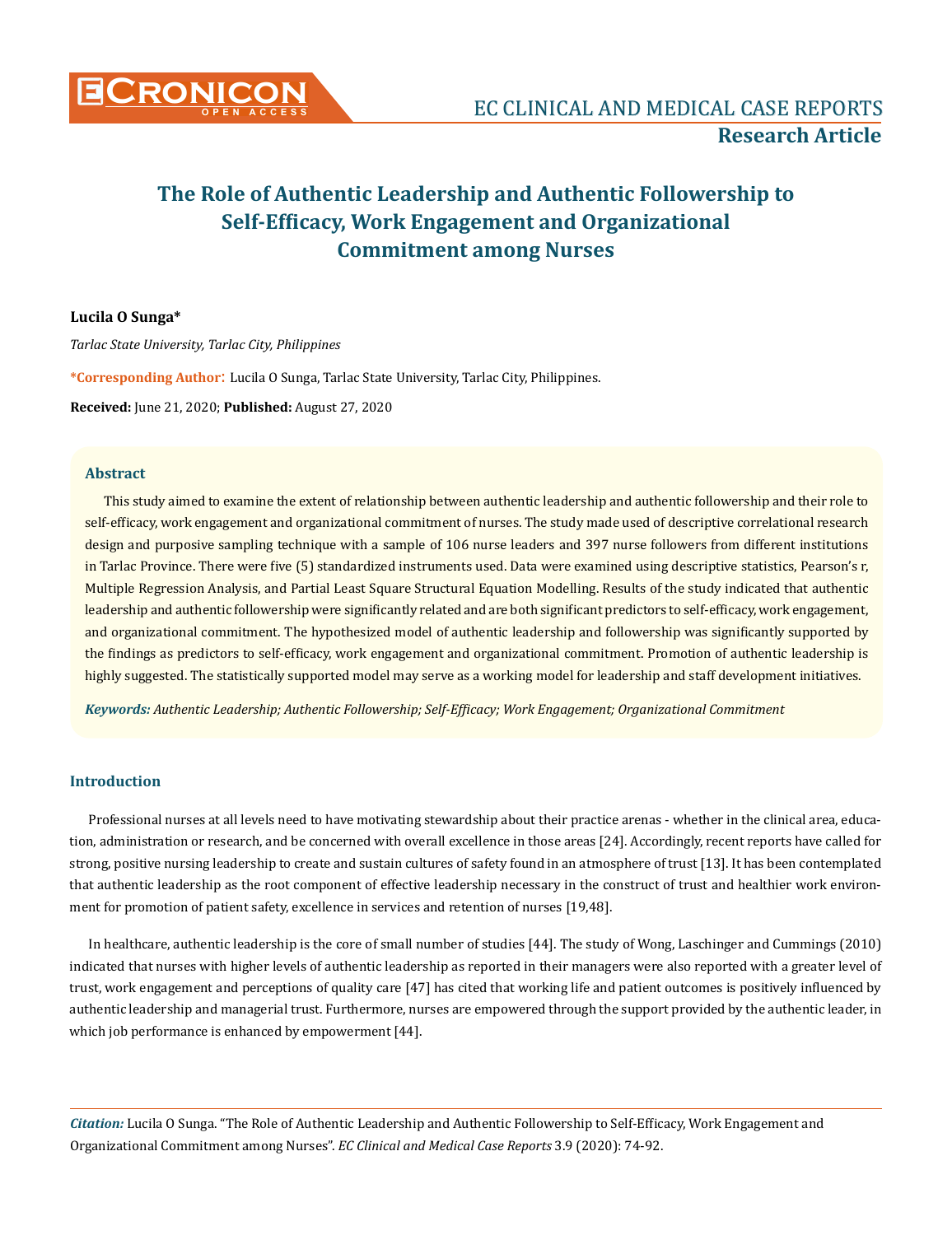75

Literature review showed scarcity on local nursing leadership studies particularly on authentic leadership and followership, these few studies implies significance of the development of authentic leadership among nurse managers or leaders which is found to be important for a healthy working environment [1,10]. Because of the focus on authenticity and high moral standards, authentic leadership is believed to be an important factor in developing an ethical climate of trust in nursing practice environment. Reports have highlighted the impact of demanding and unsupportive work environment on nurses' well-being, which results for a need for maintaining a strong nursing leadership and healthier work environment [10].

The focus on authentic leadership is an emerging ethical practice in making decision, allocating resources, sharing information and resolving clinical concerns that matter to clients and nurses. Nurse leaders effectuate conditions for nurses' work by configuring with distinguishing attribute of support and resources in work areas. When leaders are apprehended by their nurses as authentic, open and truthful and engage them in decision making, nurses respond confidently to work, reporting enhanced work diligently and entrusting in management [48].

In leadership research, authentic leadership is found to be the newest area of interest which is centered on the projection of the genuine or real self of the leader. It demonstrates self-awareness, an internalized moral perspective, balanced processing, and relational transparency. Through a lifelong process these characteristics of a leader were develop that often influenced by life events [34].

With similar construct, authentic followership introduced is characterized by a follower that shares with their leaders a genuine relationship. It was further argued by Gardner., *et al*. (2005) that the developmental authentic process and self-regulation of an authentic leader reflects an authentic followership. As generally agreed, authentic relationship with their leader, authentic followers are identified with their leaders and attained self-awareness and self-regulation to achieve goals [9,20]. Cognizant of the aforementioned call for research and to the current challenge of managing and sustaining health care system and nursing education in light of the heightened attention for the development of authentic leadership, this study was conducted to add to growing evidences regarding the performance implication of the leader and follower relationships that are deemed important and relevant in the current status of the nursing work environment in various areas. It seeks to address a gap in the extant authentic leadership literature that arises from a failure to consider the follower's influence on the assumed positive outcomes of authentic leadership [2]. This research intends to provide empirical evidence on the authenticity of leadership and followership among nurses or nurse leaders, to establish and examine extent of relationships between authentic leadership and authentic followership, the relationship between authentic leadership to follower's self-efficacy, work engagement and organizational commitment. The findings of the study consequently have implications for authentic leader - follower relationship development among nurses and it further aid understanding of the organizational conditions that enhance authentic leadership perceptions by followers in the organization specifically in the nursing practice.

#### **Theoretical framework**

The Leader - Member Exchange theory (LMX) and Authentic Leadership theory are the theories that provided the theoretical foundation of this study to explain the structural relationships among variables.

#### **Leader - Member exchange theory**

Leader - Member Exchange Theory dwells on relationships between the leader and follower. Its main concept and principle is that leaders develop varying reciprocates relationships with their followers, which look into the quality of the relationship that may alter its impact on important leader and member outcomes Therefore, developing effective relationship will result into leadership with mutual and incremental impact [25], reported that a higher quality LMX relationship predicts both higher levels of performance and organizational citizenship behaviours.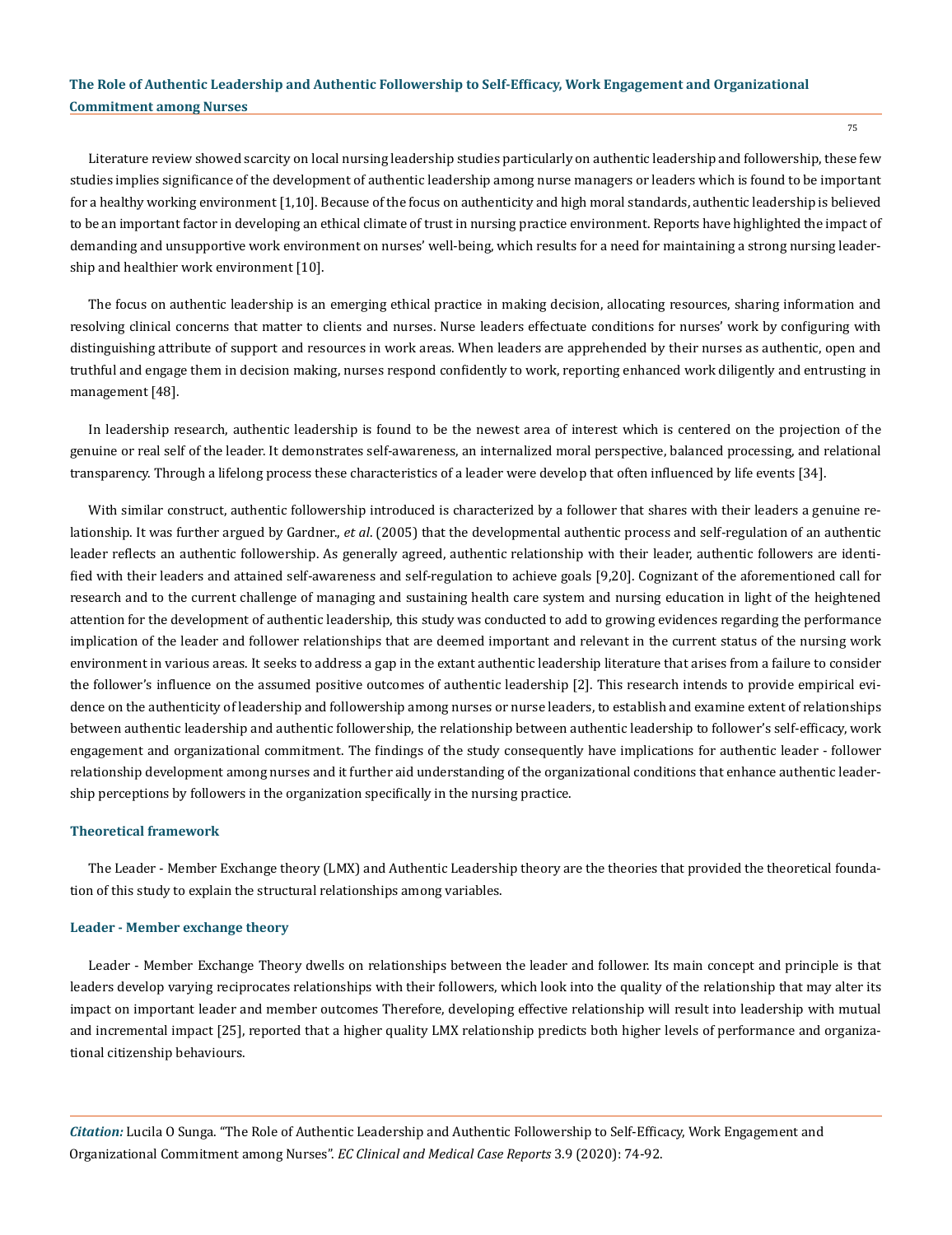In the current study, an authentic leader and authentic follower's characteristics was established to find out the variables that is important in establishing good leader - follower relationship. The leader was viewed as organizational support that influences followers to have obligations to the organization. The study further determined how the leader and follower's relationship is established where both feel the obligations and responsibility towards the organization, with demonstrated involved behaviours and positively changed attitudes.

#### **Authentic leadership theory**

One of the various modern leadership theories is authentic leadership which is germane to positive psychology. It has been related to theories such as ethical leadership and transformational. With this frame, the focus of authentic leadership is on the formation of authentic followership focused on the development of authentic relationship characterized by trust and integrity [20]. Authentic leadership is a growing field and will continue to receive more attention as society continues to call for more ethical and inspirational leaders.

In this study, the process by which authentic leadership achieves its outcomes is examined from the follower's perspectives. This is in concordance with the recent calls for more research on the influence or impact of authentic leadership to followership, focusing on individual level's perspective and organizational level of analysis.

#### **Conceptual framework**

According to numerous scholars, leadership and followership are linked; one cannot be understood without the other [14]; argued that the same components of authenticity that are present in authentic leaders are also present in authentic followers: that is, they draw on the work of Kernis (2003) and Deci and Ryan (2000), in positing that authenticity among followers is characterized by self-awareness, internalized regulatory processes, balanced information processing, authentic behaviour and relational transparency.



*Citation:* Lucila O Sunga. "The Role of Authentic Leadership and Authentic Followership to Self-Efficacy, Work Engagement and Organizational Commitment among Nurses". *EC Clinical and Medical Case Reports* 3.9 (2020): 74-92.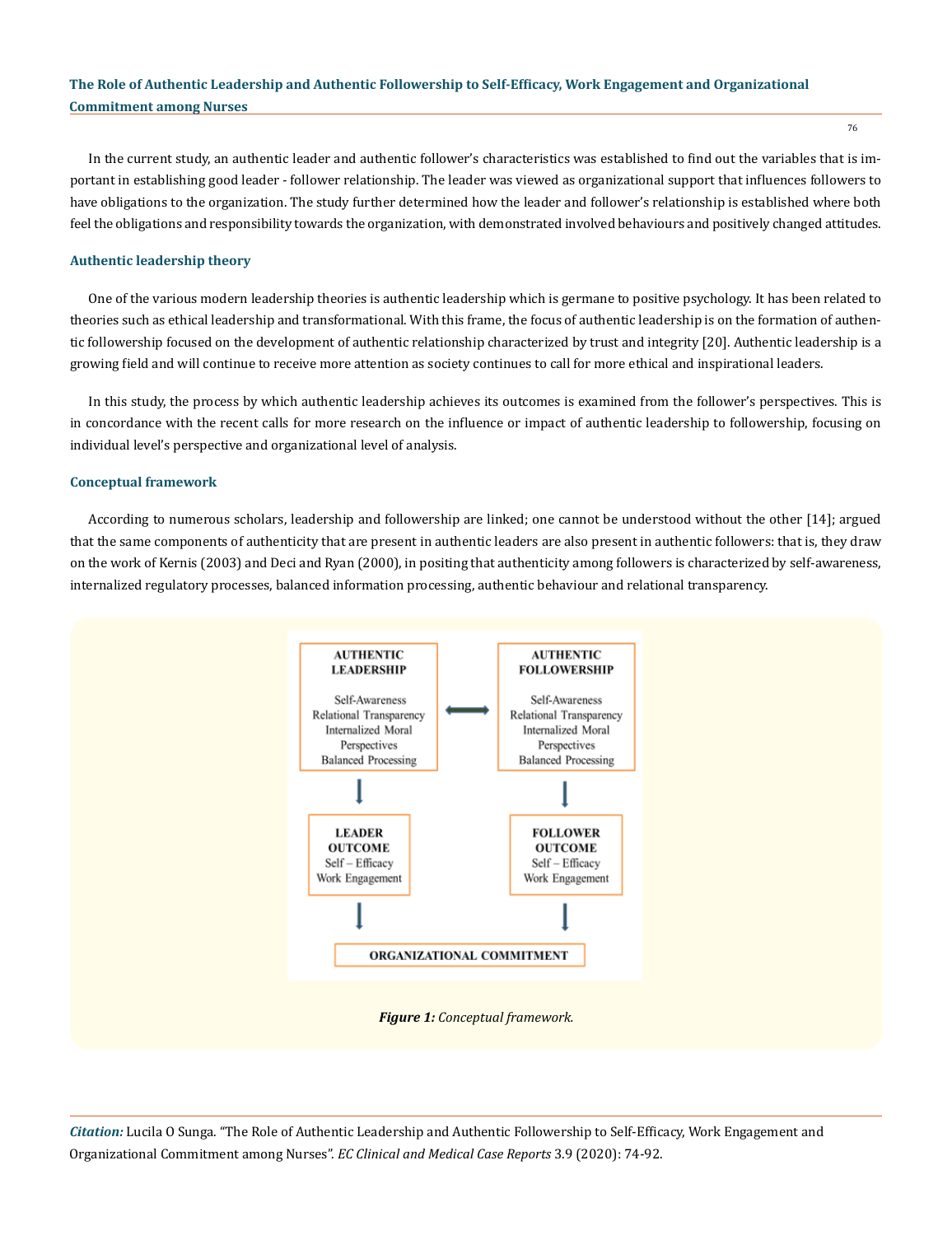77

This conceptual framework was also the hypothesized model of this study. This study was guided by authentic leadership theory and leader member exchange theory, whereby it determined the interrelatedness and the quality of the relationship between authentic leadership and authentic followership among nurse leaders and followers and determined the leader-follower authenticity described as self-awareness, moral perspectives, and relational transparency and balanced processing. Furthermore, it explored how the relationship has impact on leaders and follower's self-efficacy, work engagement as personal outcomes and how these personal outcomes influence organizational commitment as organizational outcomes.

Thus, this study aimed to further shed light on the relationship between authentic leadership and follower's self-efficacy, work engagement, and its influence to organizational commitment

### **Problem statement**

The main purpose of the study was to establish the relationship between authentic leadership and authentic followership and to examine their role towards self-efficacy, work engagement, and organizational commitment among nurses.

Specifically, the study will seek answers to the following research questions:

- 1. To what extent do nurse leaders perceive their authentic leadership in terms of self-awareness, internalized moral perspective, balanced processing and relational transparency?
- 2. What is the extent of nurse leader's authentic behaviour as perceived by their followers?
- 3. What is the extent of the relationship between nursing leaders' authentic leadership and authentic followership?
- 4. Do the core components of authentic leadership contribute to follower's self-efficacy, work engagement and organizational commitment?
- 5. Do the core components of authentic followership contribute to leaders' self-efficacy, work engagement and organizational commitment?

#### **Hypotheses**

- 1. There is significant relationship between nursing leaders' self-awareness and followers' self-awareness.
- 2. There is significant relationship between nursing leaders' internalized moral perspective and followers' internalized moral perspective.
- 3. There is significant relationship between nursing leaders' balance processing and followers' balance processing.
- 4. There is significant relationship between nursing leaders' relational transparency and followers' relational transparency.
- 5. The nursing leaders' authentic leadership is significantly related to followers' self-efficacy, work engagement, and organizational commitment.
- 6. The nurses' authentic followership is related to nursing leaders' self-efficacy, work engagement, and organizational commitment.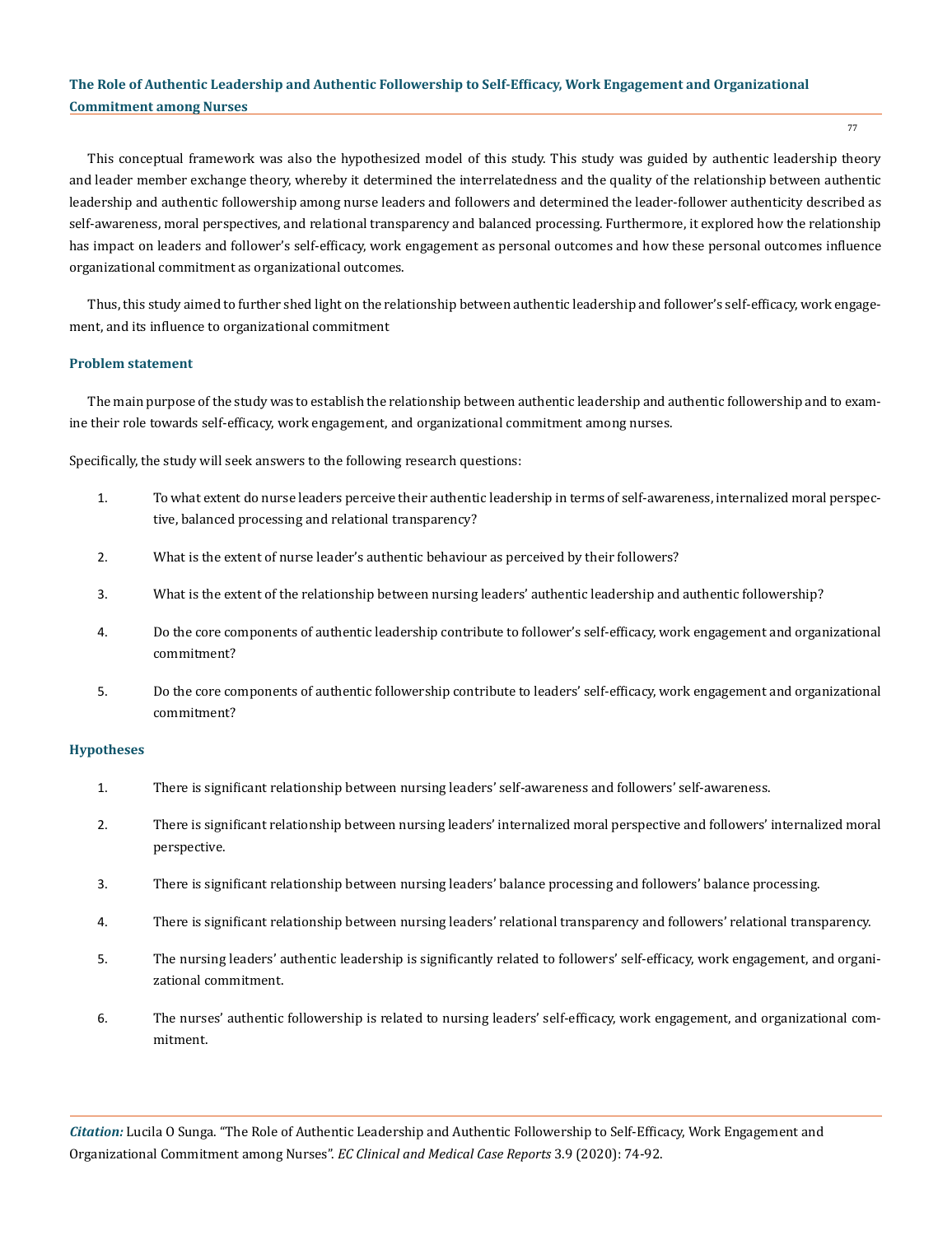#### **Method**

#### **Research design**

This empirical research aimed to determine to what extent nurse leaders can be considered as authentic leaders and staff nurses, and RHU nurses as authentic followers. The study determined the actual state of using the authentic leadership and followership, so the "ex post fact "research was utilized. Descriptive correlational research design was also used in establishing the existence and extent of relationship or covariation between the variables. The design plays an important role in the study to establish relationship of variables and explain the nature of the relationship between the variables. At this instance, the method of structural equation modelling came into play [28].

#### **Participants and setting**

The participants from this study were deans, chief nurses, supervisors, public health nurses, who fall under the category of nurse leaders and staff nurses, clinical instructors and NDP nurses as followers. Purposive sampling technique was utilized in the selection of the participants based on informational considerations. The selection came from various settings of the nursing practice e.g. nursing schools, hospitals, RHU's, in Tarlac Province.

### **Instruments**

Standardized tools were used in the analysis of all variables used in the study.

Previously validated instruments used in peer reviewed journals were utilized for this study. Authentic Leadership Questionnaire (ALQ) [9] as validated and modified by Walumbwa., *et al*. (2008) was utilized in conducting the survey with permission from mindgarden. com. The ALQ, operationalized and validated by Walumbwa., *et al*. (2008) and derived from Kernis and Goldman's (2006) multi-component conception of authenticity, was found to be the most frequently used measure of authentic leadership by Gardner., *et al*. (2011) in their review of AL literature from 1980 till 2010. ALQ has been used by many other researchers as a measure of AL after 2010 [30,35,43]. While the ALQ has been used and tested in several countries, the survey of literature revealed one study involving the use of ALQ has been carried out in the Philippines [38]. The internal consistency of the questionnaire is 0.966 (having in account the 16 items). Reliability was tested with Cronbach Alpha, yielding a value of 0.87 for Transparency, 0.82 for Moral, 0.80 for Balanced Processing and 0.85 for Self-Awareness [41] which indicated high reliability.

Self-Report Authenticity Inventory = Authentic followership was measured using 16 items from a self-report Authenticity Inventory developed by Kernis and Goldman (2006) that was adapted to reflect the dimensional structure identified by Walumbwa., *et al* (2008). An internal reliability estimate (coefficient alpha) for this scale of .85 was obtained.

Work Self-Efficacy Scale (WSES) developed by Avallone., *et al*. (2007) includes 10 items assessing perceptions regarding specific work domains. The Cronbach's Alpha coefficient is .85.

The Utrecht Work Engagement Scale-9 (UWES-9) developed by Schaufeli, Bakker, and Salanova (2006), was employed to measure work engagement, it includes 17 items assessing perceptions how one feels at work. Having a reliability test Cronbach's Alpha Coefficient of 85.

Organizational Commitment Questionnaire of Meyer and Allen (1997), which was validated by Steve Jaros (2007) was used to assess organizational commitment. Having a reliability test, Cronbach's alpha of .82.

*Citation:* Lucila O Sunga. "The Role of Authentic Leadership and Authentic Followership to Self-Efficacy, Work Engagement and Organizational Commitment among Nurses". *EC Clinical and Medical Case Reports* 3.9 (2020): 74-92.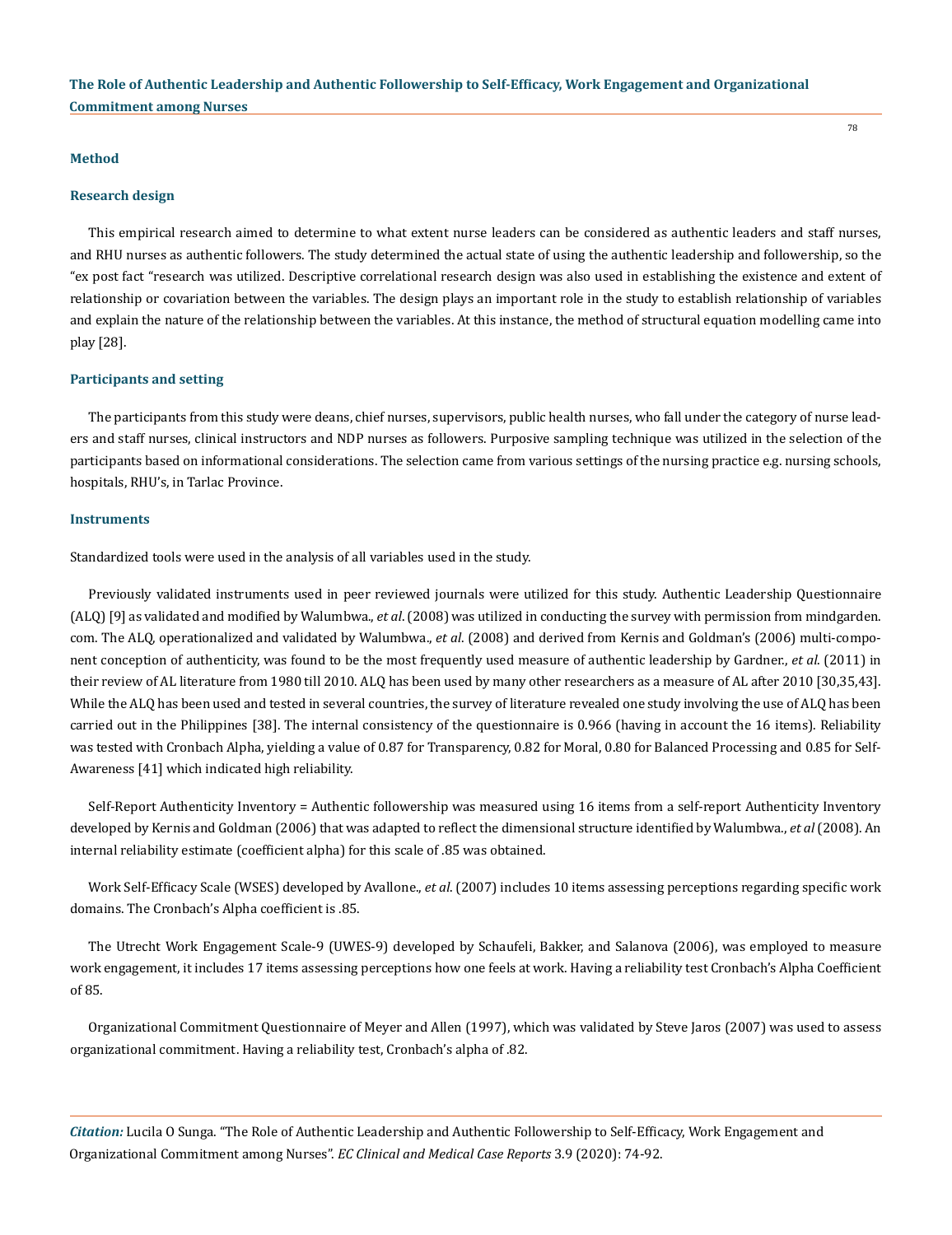#### **Data collection procedure**

A quantitative survey was conducted for the purposes of this research study. A letter with an invitation to participate in the research was sent to nursing school, hospitals and rural health units in the province of Tarlac. Upon receipt of the consent from the head of the health facility, the date for the field work was set with each institution or health facility. The data was collected from different size of institutions using purposive sampling. Separate questionnaires were given to nurse administrators and followers and filled-in by the respondents in writing in the premises of the institutions. A cover letter heading the survey explained the purpose of the survey and guaranteed confidentiality and was presented to every nurse leader and nurse follower. The filled-in questionnaires were retrieved from the respondents. Data was collected by approximately 4 weeks.

### **Ethical consideration**

The researcher ensured the following throughout study: 1) sought permission to authorities concerned and to the respondents for the conduct of the study, 2) explicated the aim and objectives of the study as well as the procedures to everybody who took part in the research; 3) respondents were not forced or compelled in participating in the study, 4) and that they can withdraw voluntarily anytime for some reason and 5) that their privacy was respected at all time and that everything they shared was treated as confidential.

#### **Data analysis**

Descriptive statistics, Pearson correlations and Multiple Regression Analysis was computed for all the study variables using the Statistical Program for Social Sciences (SPSS) version 20.

Structural Equation Modelling (SEM) was applied to examine a path model that posited relationships for both authentic followership and authentic leadership with self-efficacy, work engagement and organizational commitment [32,40]. SEM also tested the hypothesized model of the study by estimating a path model where authentic leadership/authentic followership influences follower/leader self-efficacy, work engagement and organizational. SEM was conceptually used to answer the research questions involving the extent of effect of the independent variables to the dependent variables. Therefore, SEM is a confirmatory technique [40].

Goodness of fit statistics was calculated to tell whether the model of the study is appropriate or needs further revision. It was also used to determine the reliability of each measured variables [32,40]. Warp-PLS Version 3.0 was utilized to process PLS-SEM.

# **Results**

| <b>Nurse Leaders</b> |     |                | <b>Nurse Followers</b> |     |      |
|----------------------|-----|----------------|------------------------|-----|------|
| Age                  | f   | $\%$           |                        | f   | $\%$ |
| $24 - 31$            | 26  | 24             | $21 - 24$              | 168 | 42   |
| $32 - 39$            | 41  | 39             | $25 - 28$              | 126 | 32   |
| $40 - 47$            | 19  | 18             | $29 - 32$              | 56  | 14   |
| $48 - 54$            | 15  | 14             | $33 - 36$              | 27  | 7    |
| $55 - 62$            | 3   | 3              | $37 - 40$              | 20  | 5    |
| 63and above          | 2   | $\overline{2}$ |                        |     |      |
| Total                | 106 | 100            |                        | 397 | 100  |
| Mean Age = $47$      |     |                | Mean Age = $32$        |     |      |
| Gender               |     |                |                        |     |      |

*Citation:* Lucila O Sunga. "The Role of Authentic Leadership and Authentic Followership to Self-Efficacy, Work Engagement and Organizational Commitment among Nurses". *EC Clinical and Medical Case Reports* 3.9 (2020): 74-92.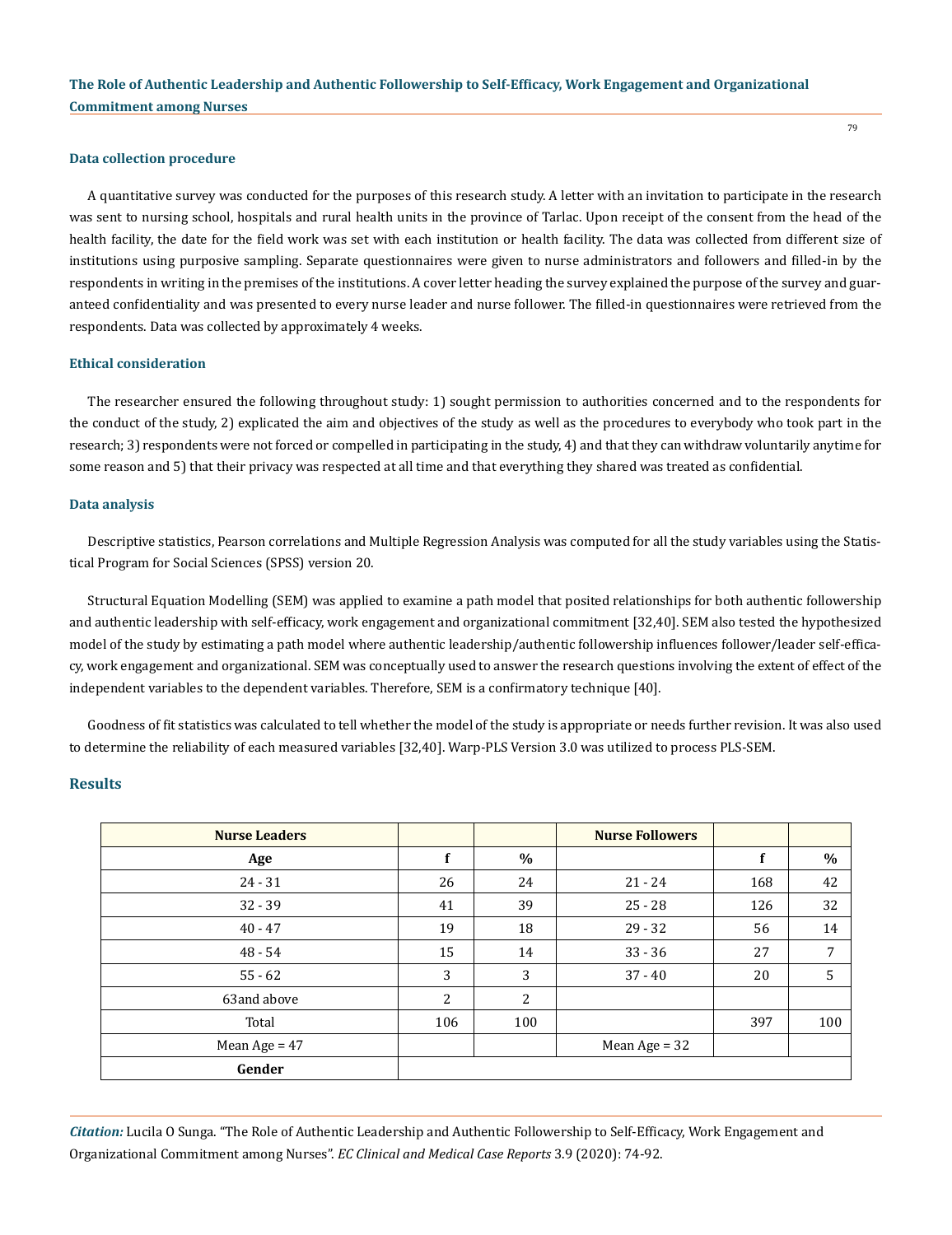| Male                                      | 27             | 25             | Male                | 71  | 18             |
|-------------------------------------------|----------------|----------------|---------------------|-----|----------------|
| Female                                    | 79             | 75             | Female              | 326 | 82             |
| Total                                     | 106            | 100            |                     | 397 | 100            |
| <b>Highest Educational Attainment</b>     |                |                |                     |     |                |
| <b>BSN</b>                                | 32             | 30             | <b>BSN</b>          | 390 | 98             |
| Master Degree                             | 73             | 68             | Master Degree       | 7   | $\cdot$ .2     |
| Doctorate Degree                          | $\mathbf{1}$   | $\overline{2}$ |                     |     |                |
| Total                                     | 106            | 100            | Total               | 397 | 100            |
| Length of Service in the Position (years) |                |                |                     |     |                |
| $1 - 8$                                   | 52             | 49             | $1 - 6$             | 294 | 74             |
| $9 - 16$                                  | 29             | 27.3           | $7 - 12$            | 86  | 22             |
| $17 - 24$                                 | 14             | 13.2           | $13 - 18$           | 17  | $\overline{4}$ |
| $25 - 32$                                 | 9              | 8.4            |                     |     |                |
| $33 - 40$                                 | $\overline{2}$ | 2.1            |                     |     |                |
| Total                                     | 106            | 100            |                     | 397 | 100            |
| <b>Position</b>                           |                |                |                     |     |                |
| <b>Chief Nurse</b>                        | 11             | 10             | <b>Staff Nurse</b>  | 293 | 74             |
| Asst.Chief Nurse                          | 3              | 3              | LGU                 | 34  | 8.5            |
| Dean                                      | $\mathbf{1}$   | $\mathbf{1}$   | <b>NDP</b>          | 64  | 16             |
| Nurse Supervisor                          | 27             | 45             | Clinical Instructor | 6   | 1.5            |
| <b>Senior Nurse</b>                       | 43             | 41             |                     |     |                |
| PHN (Nurse III and IV)                    | 21             |                |                     |     |                |
| Total                                     | 106            | 100            | Total               | 397 | 100            |

### *Table 1: Demographic profile of participants.*

The average age for nurse leaders and nurse followers is 47.2 years and 31.8 years respectively. Almost eight out of ten nurse leaders and followers are female. In terms of education the majority of nurse leaders have graduate degrees while almost all nurse followers are baccalaureate prepared. About half of the nurse leaders have between one to eight years in their positions. The nurse followers on the other hand have one to six years of service.

| <b>Variables</b>                                               | <b>Mean</b> | <b>SD</b> | <b>VD</b> |
|----------------------------------------------------------------|-------------|-----------|-----------|
| <b>Leaders 'Self-awareness</b><br>$\mathbf{1}$ .               |             |           |           |
| 1. I solicit feedback for improving my dealings with others    | 4.34        | 0.89      | Agree     |
| 2. I describe accurately the way that others view my abilities | 3.92        | 0.84      | Agree     |
| 3. I understand my strengths and weaknesses                    | 4.42        | 0.88      | Agree     |
| 4. I am clearly aware of the impact I have on others           | 4.09        | 0.88      | Agree     |
| Average                                                        | 4.19        | 0.78      | Agree     |
| <b>Leaders' Internalized Moral Perspective</b><br>2.           |             |           |           |
| 1. I show consistency between my beliefs and actions           | 4.25        | 0.86      | Agree     |
| 2. I use my core beliefs to make decisions                     | 4.04        | 0.96      | Agree     |

*Citation:* Lucila O Sunga. "The Role of Authentic Leadership and Authentic Followership to Self-Efficacy, Work Engagement and Organizational Commitment among Nurses". *EC Clinical and Medical Case Reports* 3.9 (2020): 74-92.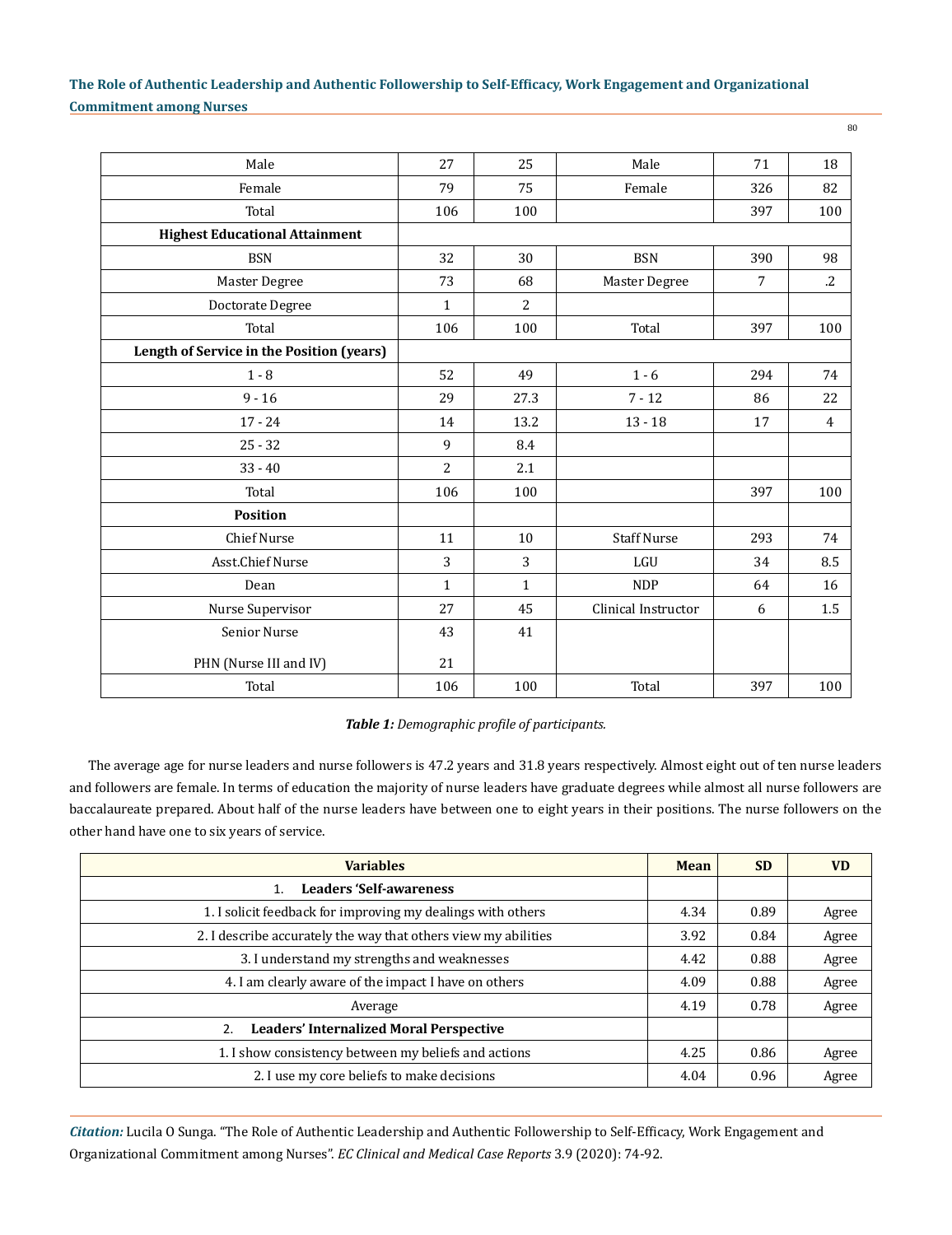| ٦<br>×<br>۰, | ш |
|--------------|---|
|              |   |

| 3. I resist pressures on me to do things contrary to my beliefs                | 3.95 | 0.77 | Agree |
|--------------------------------------------------------------------------------|------|------|-------|
| 4. I am guided in my actions by internal moral standards                       | 4.29 | 0.94 | Agree |
| Average                                                                        | 4.13 | 0.70 | Agree |
| <b>Leaders' Balance Processing</b><br>3.                                       |      |      |       |
| 1. I asks for ideas that challenge my core beliefs                             | 3.86 | 0.98 | Agree |
| 2. I carefully listen to alternative perspectives before reaching a conclusion | 4.46 | 0.90 | Agree |
| 3. I objectively analyze relevant data before making a decision                | 4.47 | 0.88 | Agree |
| 4. I encourage others to voice opposing points of view                         | 4.25 | 1.01 | Agree |
| Average                                                                        | 4.26 | 0.82 | Agree |
| <b>Leaders' Relational Transparency</b><br>4.                                  |      |      |       |
| 1. I clearly state what I mean                                                 | 4.30 | 0.89 | Agree |
| 2. I admit mistakes to others when they occur                                  | 4.42 | 0.88 | Agree |
| 3. I openly share information with others                                      | 4.32 | 0.97 | Agree |
| 4. I express my ideas and thoughts clearly to others                           | 4.33 | 0.89 | Agree |
| Average                                                                        | 4.34 | 0.80 | Agree |

*Table 2: Extent of authenticity in leadership among nurses as perceived by leaders.*

Nurse leaders got the highest mean for relational transparency (4.34) and the lowest mean for internalized moral perspective (4.13). The verbal description for the average mean responses is in the four components of authentic leadership was always (Table 2).

| <b>Variables</b>                                                             | <b>Mean</b> | <b>SD</b> | <b>VD</b> |
|------------------------------------------------------------------------------|-------------|-----------|-----------|
| <b>Leaders' Self-awareness</b><br>1.                                         |             |           |           |
| 1. Solicit feedback for improving their dealings with others                 | 3.77        | 1.01      | Agree     |
| 2. Describe accurately the way that others view their abilities              | 3.89        | 0.85      | Agree     |
| 3. Show that they understand their strengths and weaknesses                  | 3.95        | 0.81      | Agree     |
| 4. Are clearly aware of the impact they have on others                       | 3.98        | 0.85      | Agree     |
| Average                                                                      | 3.90        | 0.75      | Agree     |
| <b>Leaders' Internalized Moral Perspective</b><br>2.                         |             |           |           |
| 1. Show consistency between their beliefs and actions                        | 4.01        | 0.83      | Agree     |
| 2. Use their core beliefs to make decisions                                  | 4.02        | 0.78      | Agree     |
| 3. Resist pressures on them to do things contrary to their beliefs           | 3.73        | 0.93      | Agree     |
| 4. Are guided in their actions by internal moral standards                   | 4.06        | 0.77      | Agree     |
| Average                                                                      | 3.96        | 0.66      | Agree     |
| <b>Leaders' Balance Processing</b><br>3.                                     |             |           |           |
| 1. Asks for ideas that challenge their core beliefs                          | 3.90        | 0.89      | Agree     |
| 2. Carefully listen to alternative perspectives before reaching a conclusion | 3.99        | 0.90      | Agree     |
| 3. Objectively analyse relevant data before making a decision                | 4.13        | 0.78      | Agree     |
| 4. Encourage others to voice opposing points of view                         | 3.98        | 0.93      | Agree     |
| Average                                                                      | 4.00        | 0.75      | Agree     |
| <b>Leaders' Relational Transparency</b><br>4.                                |             |           |           |
| 1. Clearly state what they mean                                              | 4.04        | 0.89      | Agree     |
| 2. Admit mistakes to others when they occur                                  | 3.87        | 1.05      | Agree     |
| 3. Openly share information with others                                      | 3.99        | 0.94      | Agree     |
| 4. Express their ideas and thoughts clearly to others                        | 4.10        | 0.88      | Agree     |
| Average                                                                      | 4.00        | 0.82      | Agree     |

*Table 3: Extent of nurse leader's authentic behaviour as perceived by their followers.*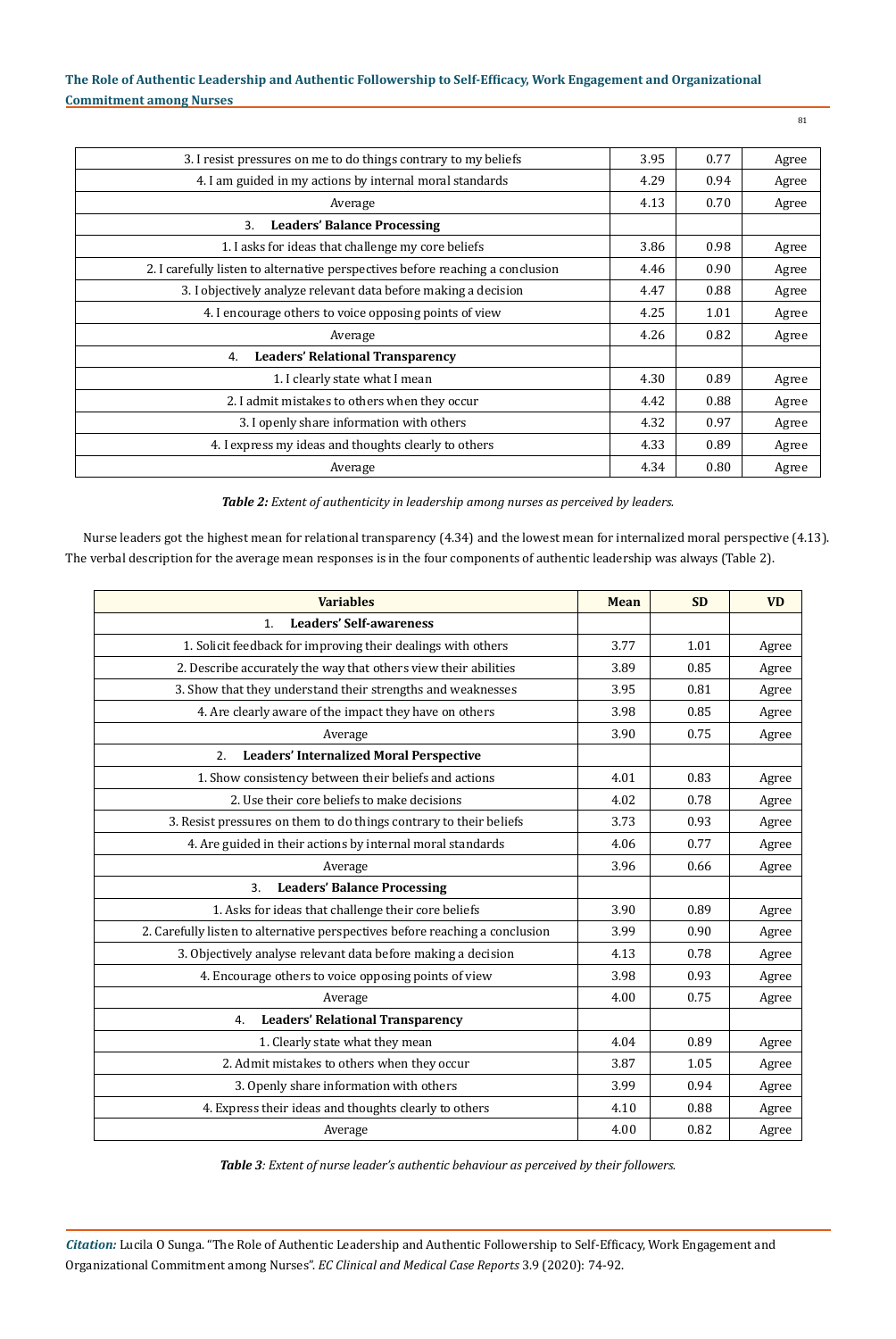The nurse followers collectively agreed that their nurse leaders demonstrated authentic behavior. This was revealed with overall means ranging from 3.90 to 4.00 for all the components of authentic leadership (Table 3).

|                                                       | 1.   | <b>Self-Awareness</b> | <b>Followers'</b>        | 2.<br><b>Followers' Internalized</b><br><b>Moral Perspective</b> |                |                       | 3.<br><b>Followers' Balance</b><br><b>Processing</b> |                    |                     | 4. Followers' Trans-<br>parency Relational |                |                          |
|-------------------------------------------------------|------|-----------------------|--------------------------|------------------------------------------------------------------|----------------|-----------------------|------------------------------------------------------|--------------------|---------------------|--------------------------------------------|----------------|--------------------------|
|                                                       | r    | <b>P-</b><br>value    | Inter-<br>preta-<br>tion | r                                                                | $P -$<br>value | <b>Interpretation</b> | r                                                    | <b>P-</b><br>value | Interpreta-<br>tion | r                                          | $P -$<br>value | Inter-<br>preta-<br>tion |
| 1. Leaders'<br>Self-Aware-<br>ness                    | .311 | .001                  | S                        | .252                                                             | .009           | S                     | .147                                                 | .132               | <b>NS</b>           | .058                                       | .556           | <b>NS</b>                |
| 2. Leaders'<br>Internal-<br>ized Moral<br>Perspective | .301 | .002                  | S                        | .357                                                             | .000           | S                     | .348                                                 | .000               | S                   | .237                                       | .014           | S                        |
| 3. Leaders'<br>Balance<br>Processing                  | .239 | .013                  | S                        | .322                                                             | .001           | S                     | .426                                                 | 001                | S                   | .321                                       | .001           | S.                       |
| 4. Leaders'<br>Relational<br>Transpar-<br>ency        | .277 | .004                  | S                        | .366                                                             | .000           | S                     | .337                                                 | .001               | S                   | .177                                       | .070           | <b>NS</b>                |

#### **Relationship between authentic leadership and authentic followership**

The table above shows that in the examination of the data using Pearson r correlation with an alpha level of .05, it was revealed that mostly of the components of authentic leadership and the components of authentic followership were significantly correlated. The relationships were not significant however for leaders' relational transparency and followers' relational transparency, and leaders' selfawareness and followers' balance processing and relational transparency (Table 4).



*Figure 2: Path coefficients of the predictors on the effect of authentic leadership to followers' self-efficacy, work engagement, and organizational commitment.*

*Notes: 1. Red lines indicate that the path is statistically nonsignificant (p > .05).* 

*2. LSA: Leader's Self-Awareness; LIP: Leader's Internalized Moral Perspective; LBP: Leader's Balance Processing;* 

*LRT: Leader's Relational Transparency; FSE: Follower's Self-Efficacy; FEW: Follower's Work Engagement;* 

*FWC: Follower's Work Commitment.*

*Citation:* Lucila O Sunga. "The Role of Authentic Leadership and Authentic Followership to Self-Efficacy, Work Engagement and Organizational Commitment among Nurses". *EC Clinical and Medical Case Reports* 3.9 (2020): 74-92.

*Table 4: Relationship between authentic leadership and authentic followership. S: Significant; NS: Non-Significant.*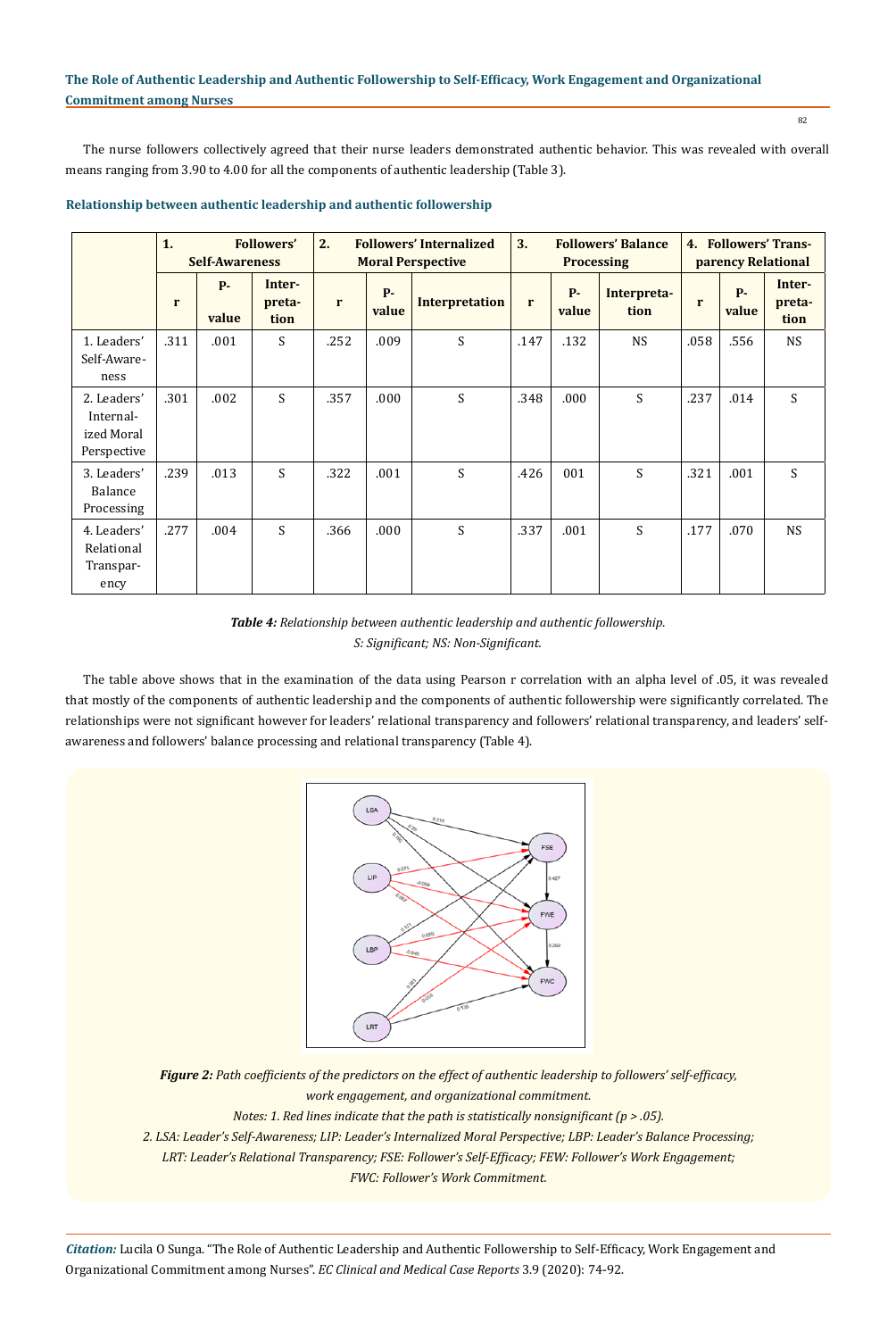#### **Model fit and quality indices:**

Average path coefficient (APC) = 0.147, P < 0.001

Average R-squared  $(ARS) = 0.198$ ,  $P < 0.001$ 

Average adjusted R-squared (AARS) = 0.189, P < 0.001

Average block VIF (AVIF) = 1.859, acceptable if  $\lt$  = 5, ideally  $\lt$  = 3.3

Average full collinearity VIF (AFVIF) = 2.018, acceptable if  $\epsilon$  = 5, ideally  $\epsilon$  = 3.3

Tenenhaus GoF (GoF) =  $0.365$ , small > =  $0.1$ , medium > =  $0.25$ , large > =  $0.36$ .

Figure 2 presents the path coefficients of the core components of authentic leadership to follower's self-efficacy, work engagement and work commitment. Path analysis through SEM, shows that Leader's self-awareness (LSA), Leader's balance processing (LBP), and Leader's relational transparency (LRT) are the three components which has direct contribution to nurse follower's self- efficacy, work engagement, and organizational commitment.

#### **Model of fit and quality indices**

The model was checked first for reliability using goodness of fit indices before the interpretation of the path coefficient. These include the average path coefficient (APC) = 0.147, P < 0.001, Average R-squared (ARS) = 0.198, P < 0.001, Average adjusted R-squared (AARS) = 0.189, P < 0.001,Average block VIF (AVIF) = 1.859, acceptable if < = 5, ideally < = 3.3. Average full collinearity VIF (AFVIF) = 2.018, acceptable if  $\epsilon$  = 5, ideally  $\epsilon$  = 3.3 and Tenenhaus GoF (GoF) = 0.365, small > = 0.1, medium > = 0.25, large > = 0.36. These indices connote that values of APC, ARS and AARS were statistically significant.



*Figure 3: Path coefficients of the predictors on the effect of authentic followership to leaders' self-efficacy, work engagement, and work commitment.*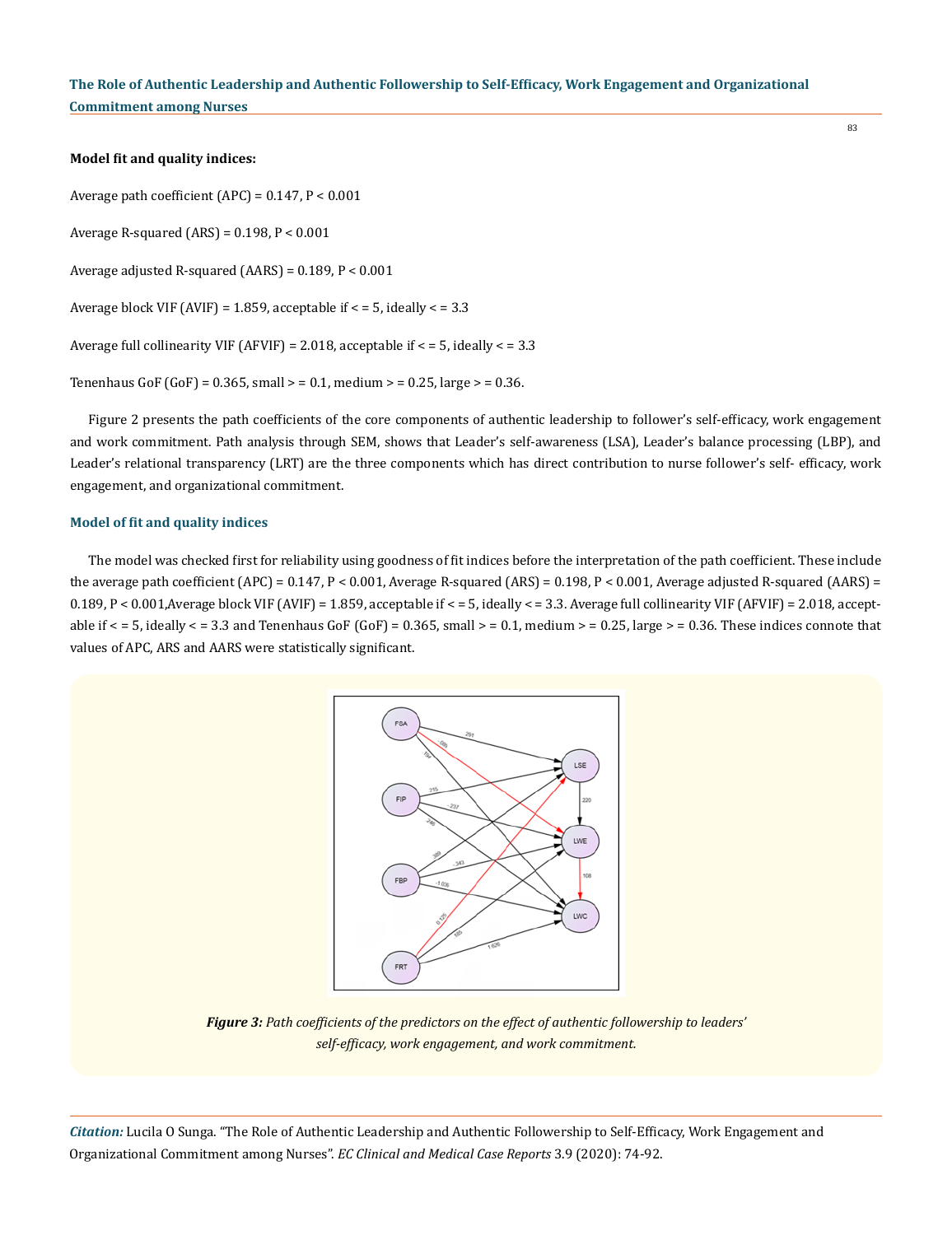84

The above data has four continuous predictor variables: follower's self-awareness, internalized perspective, balanced processing and relational transparency, and there are three continuous dependent variables, leader's self-efficacy, work engagement and organizational commitment.

Figure 3 presents the path coefficients of the core components of authentic followership to leader's self-efficacy, work engagement and work commitment. Path analysis through SEM, shows that all the core components of authentic followership has a direct contribution to nurse leader's self-efficacy, work engagement and organizational commitment.

### **Model fit and quality indices:**

Average path coefficient  $(APC) = 0.379$ ,  $P < 0.001$ 

Average R-squared  $(ARS) = 0.502$ ,  $P < 0.001$ 

Average adjusted R-squared (AARS) = 0.479, P < 0.001

Average block VIF (AVIF) = 3.916, acceptable if  $\lt$  = 5, ideally  $\lt$  = 3.3

Average full collinearity VIF (AFVIF) = 2.310, acceptable if < = 5, ideally < = 3.3

Tenenhaus GoF (GoF) =  $0.594$ , small > =  $0.1$ , medium > =  $0.25$ , large > =  $0.36$ .

#### **Emergent framework**



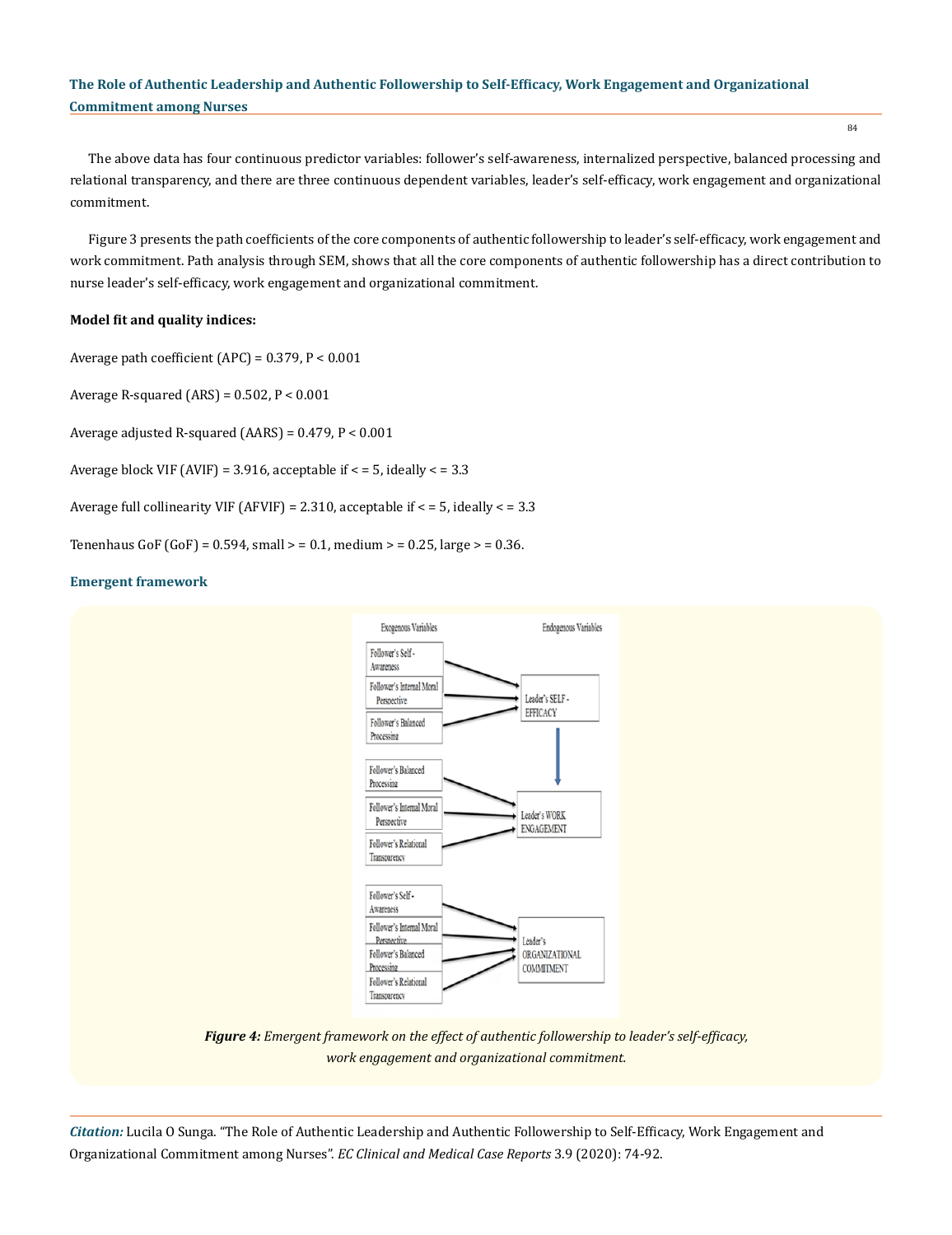85



*Figure 5: Emergent framework on the effect of authentic leadership to followers' self-efficacy, work engagement and organizational commitment.*

#### **Discussion**

#### **Extent of authenticity on leadership**

This study revealed that nurse followers collectively agreed that their nurse leaders have authentic behavior. Extent of authenticity in the behavior of the nurse leaders was high in relational transparency and low at internalized moral perspectives. Nurse follower's authentic leadership has a positive association with authentic followership. Most of the core components of both authentic leadership and authentic followership as self-awareness, balanced processing, relational transparency and internalized moral perspectives affects in varying degrees the extent of the followers and leaders' self-efficacy, work engagement and work commitment.

There is an average degree of authenticity on the awareness of the nurse leader towards his or her strengths and weaknesses, how others see him or her and how they impact others. Among the elements of self-awareness, it showed in this study that most of the nurse leaders have better understanding on their strengths and weaknesses and found the importance of eliciting feedback to improve leadership performance. The findings is supported by the concept of Gardner., *et al*. (2005) who reiterated however that self-awareness is not an end in itself, but a process whereby one comes to reflect on one's unique values, identity, emotion, goals, knowledge, talents and or capabilities and that increasing self-awareness is a core element of authentic leadership development process. Despite of some dissension, concerns appeared that leader self-awareness is an appropriate starting point for interpreting what constitutes leadership development [6].

The degree of authenticity was high in setting standards for moral and ethico conduct among nurse leaders. There was a high consistency between their beliefs and actions which their actions are also guided by internal moral standards. The consistency is supported by Avolio and Gardner., *et al*. (2005) as they viewed internalized moral perspective as a process through which authentic leaders align their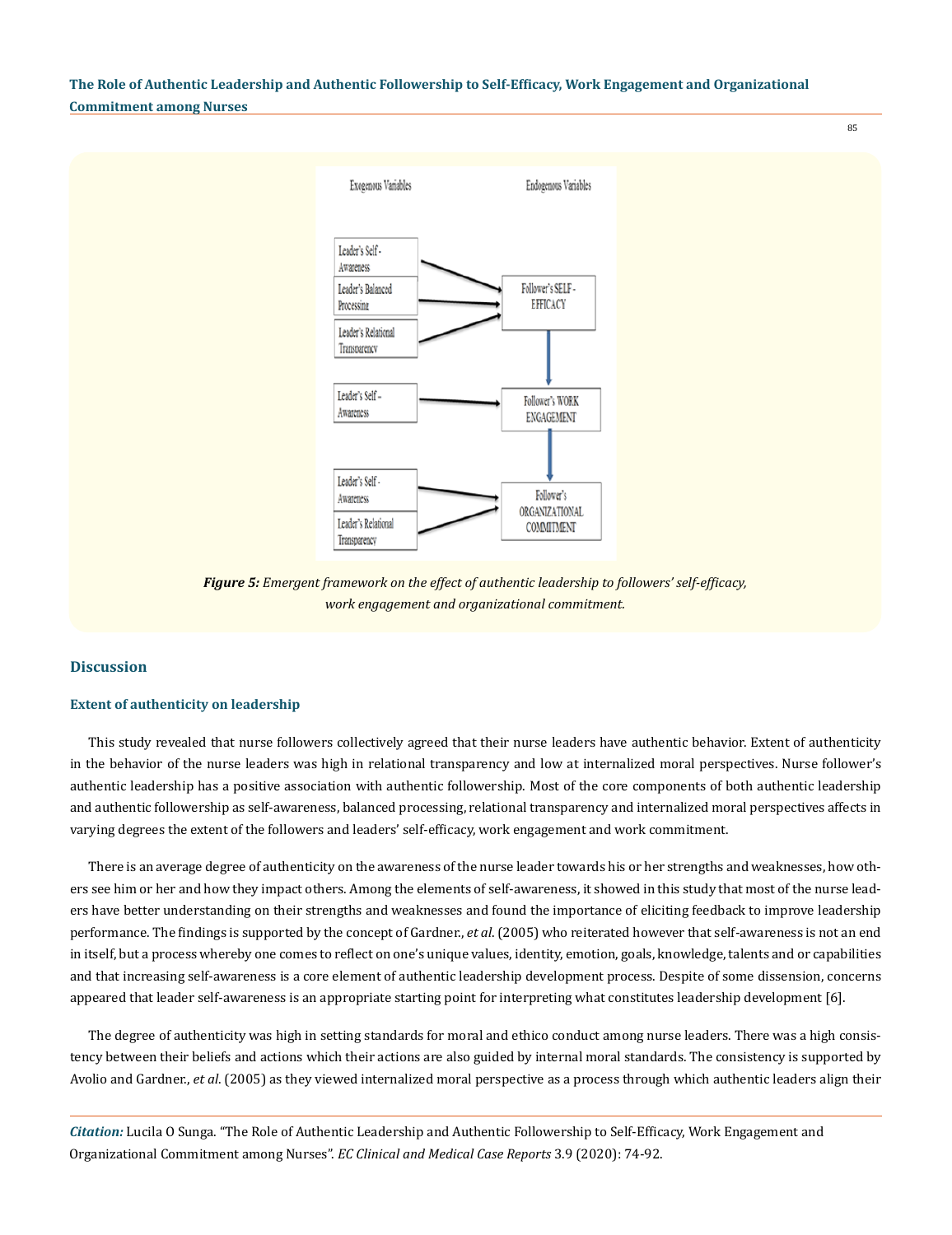values with their intentions and actions.

The nurse leaders set high standards before making decisions ensuring that there is sufficient opinion or viewpoint solicited from the members of the organization before coming up with important decisions. Among the elements of balanced processing, the nurse leaders strongly consider the relevance of listening to alternative perspectives and being objective in analyzing data before getting into a decision. Walumbwa., et al. (2008) state that such leaders solicit views that challenge their deeply held positions referring to the work of Gardner., *et al* (2005).

The findings further showed that nurse leaders have a high degree of authenticity towards relational transparency through reinforcing a level of openness with others. Nurse leaders demonstrate a high degree of ability to admit mistakes when they occur and expressed clearly their ideas or thoughts to the members of the organization. The findings is in conjunction with the study of Kernis (2003) as he identified this component as relational in nature, in as much as it involves valuing and achieving openness and truthfulness in one's close relationship. It involves a commitment of helping others see both positive and negative aspects of their true selves. Thus, relational transparency involves presenting one's genuine as opposed to a "fake" self through selective self-disclosure to create bonds based on intimacy and trust with close others and encouraging them to do the same [6].

#### **Extent of authentic behavior as described by the nurse followers**

Authentic behavior among nurse leaders was viewed among nurse followers as having a high degree of self-awareness on the impact of their leadership to others and through their Internalized Moral Perspective. It was also perceived that nurse leaders have a high degree of objectivity in analyzing relevant data before coming up with a decision. This is explained by Kernis (2003) all this time, behaving authentically means acting in accordance with one's own values, preferences, and needs as opposed to acting merely to please others or to attain rewards or avoid punishments through acting 'falsely'.

Nurse leaders were further viewed highly as reinforcing a high degree of openness with others and as one who can express their ideas clearly to others and clearly state what they mean. This is explained by Walumbwa., *et al*. (2008) that relational transparency which refers to "presenting one's authentic self (as opposed to fake or distorted self) to others, disclosed by promotion of trust that involve openly sharing information or views and expressions of one's true ideas and feelings while minimizing displays of inappropriate emotions" [41]. A notion while trying to minimize inappropriate emotions like anger, jealousy and sadness, is difficult to understand as part of the construct of authentic leadership.

#### **Relationship between authentic leadership and authentic followership**

Nurse leader's self-awareness has significant influence to nurse follower's self-awareness. This means that nurse leader's knowledge of self and behavior towards dealing with the nurse followers like soliciting feedback and awareness of one's strength and weaknesses as a leader, plays an important role on how followers portray their role. The findings reveal that both for the nurse leader and nurse follower, being true to oneself is deemed very important in establishing genuine relationship. This is supported by Kernis (2003) and George (2003), who indicated that self-awareness regarding one's value is a prerequisite for authenticity and authentic leadership.

Nurse followers' Internal Moral Perspective and leader's Internal Moral Perspective are significantly correlated. It implies that true intention and motives of both the nurse leader and nurse follower must be congruent since each influences one another. Nurse leaders who have insight into their core values, have no fear on portraying them openly and demonstrate how their ethical standards underpin the decisions they make, communicate integrity and transparency. Avolio and Gardner (2005) explained that this process includes making one's motives, goals and values completely transparent to followers, leading by example and demonstrating consistency between espoused theories and theories in use.

*Citation:* Lucila O Sunga. "The Role of Authentic Leadership and Authentic Followership to Self-Efficacy, Work Engagement and Organizational Commitment among Nurses". *EC Clinical and Medical Case Reports* 3.9 (2020): 74-92.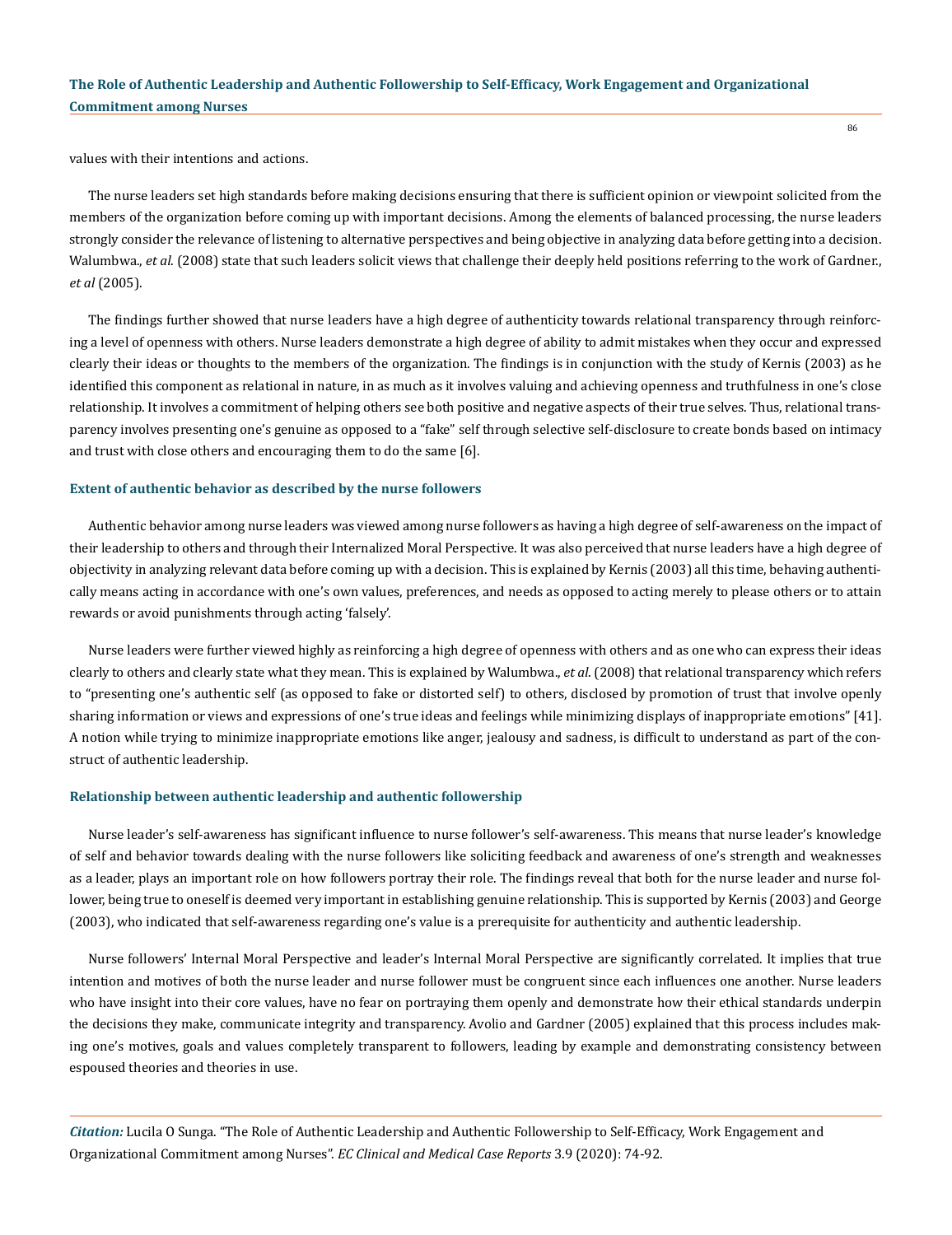87

Leader's Balanced Processing has a significant relationship with all the four components of authentic followership, but closely related with follower's balanced processing, which may indicate that when nurse leaders go out of their way to solicit the opinions of nurse followers, both positive and negative and use that information in their decision-making, nurse followers are more likely to experience their work environment as empowering. Building the relationship between the nurse leader and nurse follower is relative to the extent of objectivity of the nurse leader. Thus, the results of the study is supported by Walumbwa., *et al*. (2008) which revealed a relatively high convergent validity among the four factors, which thereby convey less unique information as they form a higher order construct [41].

Nurse Leader's Relational Transparency is significantly correlated with follower's Self-Awareness, Internal Moral Perspective and Balanced Processing. This means that the manner how the nurse leaders express her/himself in terms of being decisive and true to his or her words, and the ability to admit mistakes, and how the nurse leader establish his or her relationship will have a counter effect to the nurse follower's behavior. According to Walumbwa., *et al*. (2010), fundamental ways to convey authenticity and facilitate empowerment are course through soliciting views from nurse followers that may challenge or disagree with the leader's personal positions, exploring others 'opinions before making decisions, and objectively considering the full range of data or viewpoints in decision-making [42].

The findings further indicates the congruency between the leader and follower's action, that followers come to know and accepted themselves and self-regulate their behaviour to achieve goals. It is expected that authentic relationship between the leader and follower emerged which is characterized by open and positive exchanges as they pursue shared and complimentary goals that reflect deeply held and overlapping values. Howell and Shamir (2005) theorized that one decision to follow is a much more active process; largely based on the perceived level of congruence between the leader's and follower's values and identity.

#### **Core components of authentic leadership contribution to follower's self-efficacy and work engagement**

There are three core components of authentic leadership found to have significant relationship with follower's self-efficacy, these are leader's self-awareness, balanced processing and relational transparency. Using structural equation modelling (SEM), the results of the study indicated that authentic leadership has a positive effect on nurse follower's self-efficacy' directly and indirectly. The results of the study signify that authentic leadership has a positive influence on both nurse follower's self-efficacy and work engagement.

The study also disclosed a positive path coefficient on follower's work engagement and was supported by previous studies which indicates that the high level of disengaged employees in organisations has negative organisational consequences such as absenteeism, high turnover and decreased productivity, while those engaged employees have been shown to be more productive, demonstrated less physical absenteeism [11,36]. Other studies have confirmed the impact of the level of work engagement among staff turnover [12,31] it was noted that highly engaged staff plan to stay with the organisation. The problem of high staff turnover is further exacerbated as global nursing shortages exist. Furthermore, disengaged staff negatively affect the quality of care provided, which has resulted on patient satisfaction and the reputation of the organization.

Among the core component of authentic leadership, path analysis reveals that leader's self-awareness and leader's relational transparency has a small effect or contribution on follower's organizational commitment. It means that nurse leader's being true to themselves and their objectivity in relating with their followers at a little extent will have an impact to follower's organizational commitment. As Kanning and Hill (2012) cited that the extent to which followers feel attached to their organization correlates significantly with important variables of performance and related behaviour. In general, from the organization's point of view, the intent therefore is to foster a high commitment on the part of the employees [26].

Overall, the findings of this study provided strong evidence on the role or impact of authentic leadership of nurse leaders among the nurse followers. Nurse leaders who demonstrate a sense of genuine caring about their staff and what is important to them in terms of ethi-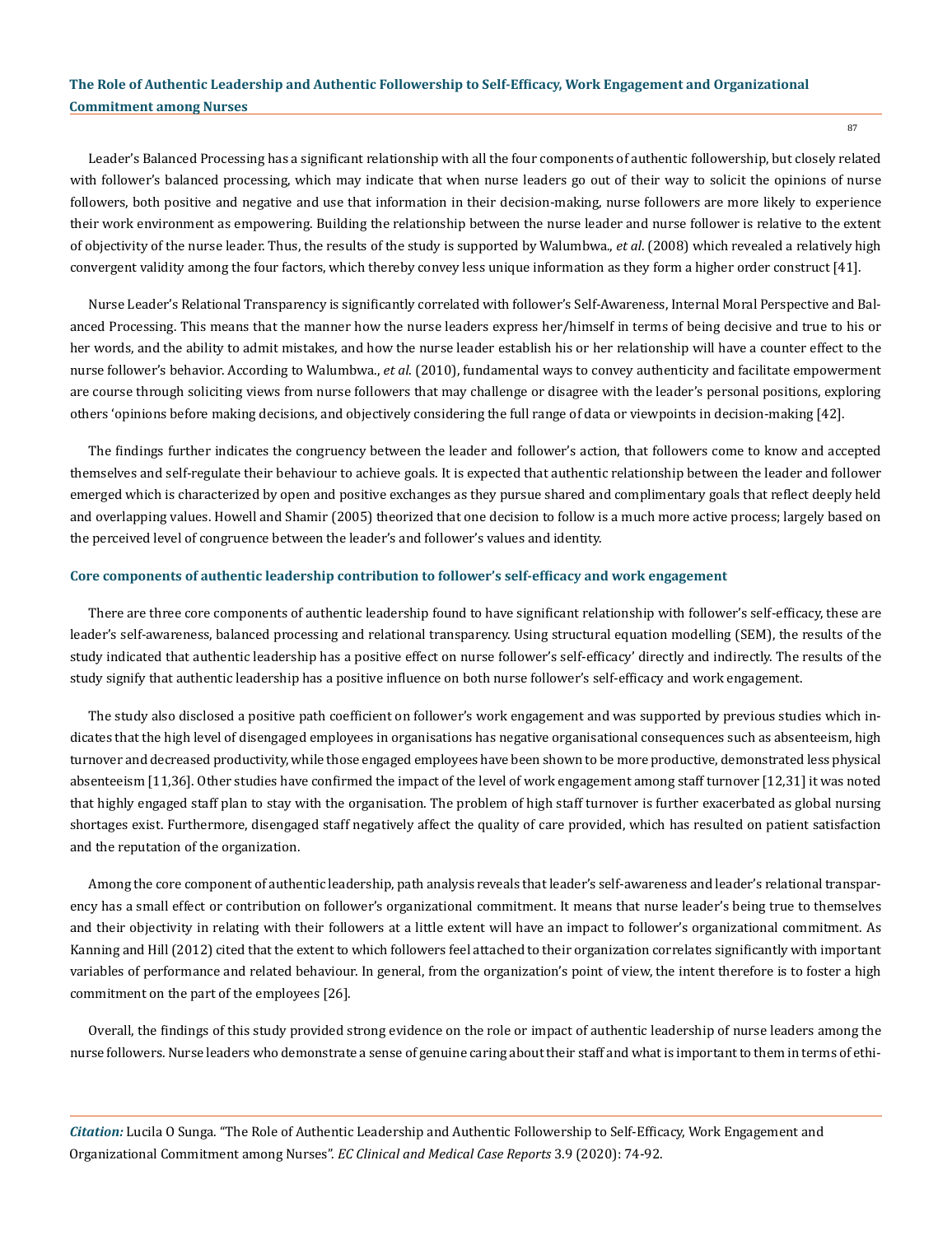cal and moral standards in their working relationships contribute to nurse follower's self- efficacy, work engagement and organizational commitment. In addition, when nurse leaders takes the time to have a two-way conversation about a nurse's strengths and how these can make a difference at work, this is likely to create a greater sense of responsibility and identification with the nurse leader and feelings of empowerment and improved organizational commitment and outcomes.

#### **Core components of authentic followership contribution to leader's self-efficacy and work engagement**

All the core components of authentic followership were found to have significant contribution or effect to leader's work commitment. It follows that in order to elicit positive follower outcomes, nurse leaders should provide work climates that give full access to information, resources, and support and that provide opportunities to learn and develop procedures that are structurally creating such an organizational climate that takes considerable time and energy on the part of both leaders and followers, which makes an organization sustainable, competitive advantage [35]. Research confirms that when followers are treated in a fair and positive manner, they are more committed and likely to display positive attitudes, resulting in greater trust in the leader and the system.

The results of SEM analysis provided the direction of parameter estimates indicating the effects of the core components of authentic followership to authentic leadership. Data revealed that there are three core components of authentic followership that has significant contribution on the leader's self -efficacy: follower's self-awareness, follower's internal moral perspective and follower's balanced processing. Further examination of the results showed that follower's balanced processing has provided the highest significant contribution with large effect on leader's self-efficacy. West., *et al*. (2015) showed from their studies a strong linked between nurse managerial style and staff job satisfaction, turnover and retention. Nurses preferred managers who were participative, facilitative and emotionally intelligent and such styles were in turn linked to team cohesion, lower stress and higher empowerment and self-efficacy.

#### **Conclusion**

The results of the study highlighted the importance of authentic leadership in the nursing practice. It further indicated that nurse leaders are perceived by their followers for having authentic behavior. Authentic leadership builds positive relationship with authentic followership in varying degrees. Relational Transparency was most highly considered as authentic behavior among the nurse leaders the centrality of these relationship influence both nurse leader and nurse follower's self-efficacy, work engagement and organizational commitment. The result provides a clear direction towards the relationship between a leader and a follower.

Since there are more core components of authentic followership that has direct effect on the leader's self-efficacy, work engagement and organizational commitment, therefore, nurse followers play a very significant role in the development of a nurse leader.

Findings provided further support for the application of authentic leadership theory in nursing. The hypothesized model was partially supported by the findings of the study through the use of Partial Least Structural Equation Modelling.

#### **Implications**

This study contributes to the integration of interrelated emerging topics in nursing leadership. Findings of this study supports the previous proposition of researchers on the positive link between authentic leadership and followership [6,16,21], in terms of follower's behavior. The results provide meaning or explanation for how authentic leadership can come up with favorable outcomes in the organization through examining the interrelatedness of authentic leadership and authentic followership with other variables like self-efficacy, work engagement and organizational commitment. In particular, this study draws together self-efficacy, work engagement and organizational commitment literatures to jointly help explain how authentic leadership among nurse leaders influence nurse follower's outcome. Results

*Citation:* Lucila O Sunga. "The Role of Authentic Leadership and Authentic Followership to Self-Efficacy, Work Engagement and Organizational Commitment among Nurses". *EC Clinical and Medical Case Reports* 3.9 (2020): 74-92.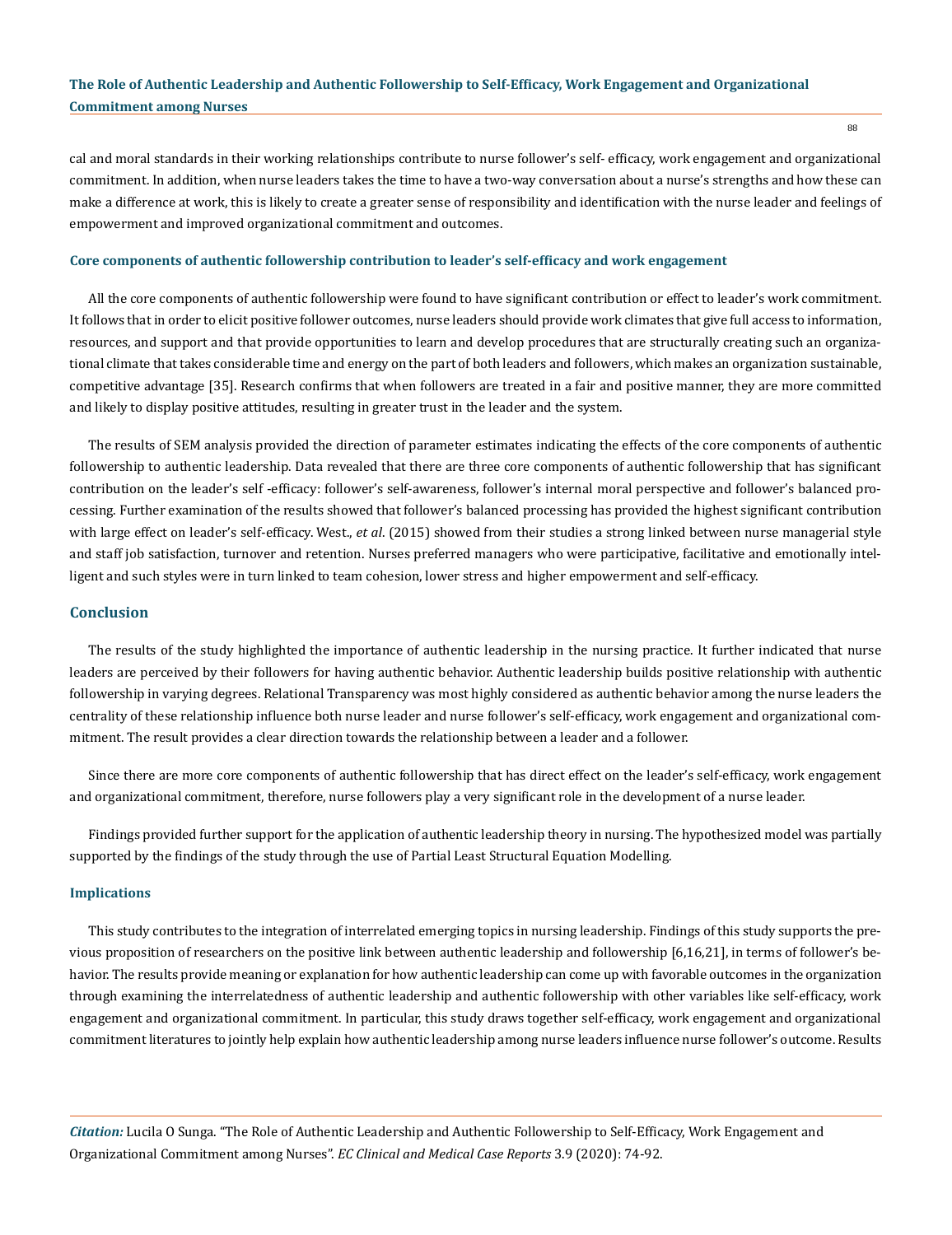of the study are important on the following reasons: First, a direct relationship between authentic leadership and authentic followership, self-efficacy, work engagement and work commitment was empirically proven in this study. Second, the emerging model was tested using structural equation modeling. Results were consistent with theoretical predictions.

The results of the study highlight the importance of authentic leadership in the health care system and educational organization. Results indicated that authentic leadership builds positive relationship with followers to perform their best. Having authentic leadership in the nursing practice has a promising effect wherein the organizations can be able to overcome whatever challenges the organization may encounter. Thus, the results of the study shed light on the various assumptions about the effect of authentic leadership in the nursing practice. Hence, this study serves as an impetus for further studies that can explore authentic leadership and authentic followership, in which in turn will contribute to the betterment of the nursing practice and higher learning. It contributes in shedding light to the importance of the role of the nurse followers in developing the nurse leaders and the beginning of empirical assessment of the development of authentic followership within the theory of authentic leadership. Authenticity of leaders influenced the extent of self-efficacy, work engagement and organizational commitment among followers.

This study have identified two approaches towards authentic followership, first, authentic followership may be seen as an outcome of authentic leadership process, second, the approach takes a position that followers are equally important in influencing authentic relationship; they complement each other, which can be authentic itself and can contribute to the process of leadership. The evidence provided by this study is a reminder of the importance of authentic leadership in the involvement of followers and in the promotion of work engagement, organizational commitment and self-efficacy. Self - efficacy, work engagement and organizational commitment among followers have direct and indirect effect on organizational performance. Structural Equation Modelling allowed to prove the path demonstrating authentic leadership impact on authentic followership, follower's self-efficacy, work engagement and organizational commitment. The direct relationship between these variables were empirically proven. Authentic leadership seemed to promote follower's self-efficacy, work engagement and organizational commitment that leads to increase self-development of followers.

#### **Recommendations**

Results of the study shed light on various assumptions about the effect of authentic leadership and authentic followership in the nursing practice. Hence, this study serves as an impetus for further studies that can explore other aspects authentic leadership and authentic followership, which in turn will contribute to the betterment of nursing practice and higher learning.

Thus, this study suggested that nurse leaders should adopt this kind of leadership style with the followers that motivates them and perform well in the organization. The proven significant relationship between authentic leadership and authentic followership, and its significant effect towards self-efficacy, work engagement and organizational commitment, promotion of authentic leadership is highly suggested. It is suggested that further research may be considered to examine the mediation effect of self-efficacy, work engagement and organizational commitment on authentic leadership and authentic followership. Partial replication of this study is suggested with consideration on alteration of the sample, additional variables, and methodology.

### **Acknowledgment**

The author express her deepest gratitude to all the nurses and administrators from nursing schools and health facilities in Tarlac Province, for their unselfish cooperation and participation in the study, which made the completion of the research possible.

### **Bibliography**

- 1. Aboshaiqah AE. "Nursing work environment in Saudi Arabia". *Journal of Nursing Management* 23.4 (2015): 510-520.
- 2. [Algera PM and Lips-Wiersma M. "Radical authentic leadership: Co-creating the conditions under which all members of the organiza](https://www.sciencedirect.com/science/article/pii/S1048984311001731)[tions can be authentic".](https://www.sciencedirect.com/science/article/pii/S1048984311001731) *Leadership Quarterly* 23 (2012): 118-131.

*Citation:* Lucila O Sunga. "The Role of Authentic Leadership and Authentic Followership to Self-Efficacy, Work Engagement and Organizational Commitment among Nurses". *EC Clinical and Medical Case Reports* 3.9 (2020): 74-92.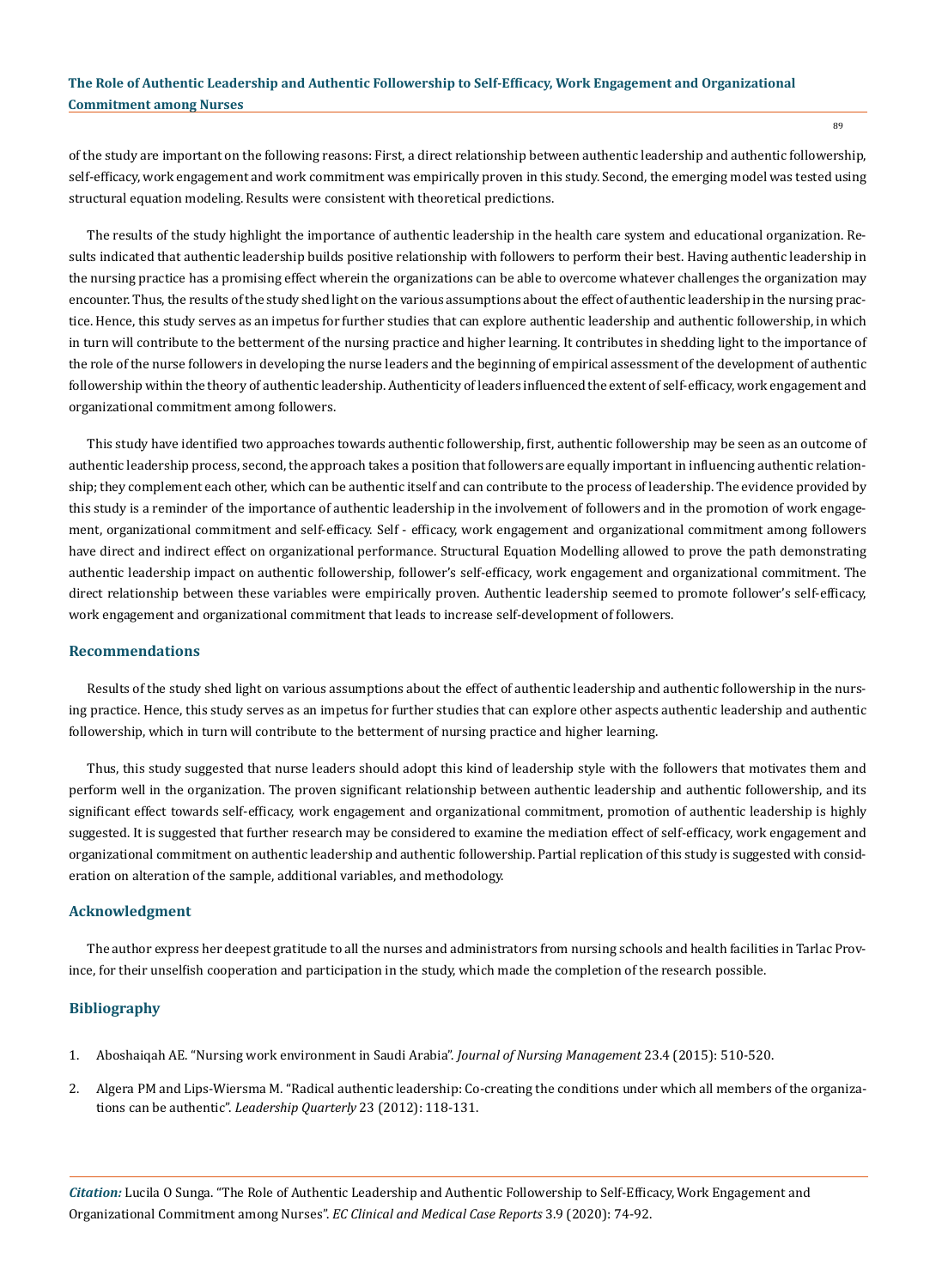- 90
- 3. [Allen NJ and Meyer JP. "The measurement and antecedents of affective continuance and normative commitment to the organization".](https://onlinelibrary.wiley.com/doi/10.1111/j.2044-8325.1990.tb00506.x)  *[Journal of Occupational Psychology](https://onlinelibrary.wiley.com/doi/10.1111/j.2044-8325.1990.tb00506.x)* 63 (1997): 1-18.
- 4. Antelo A., *et al.* ["Assessing effective attributes of followers in a leadership process".](https://www.researchgate.net/publication/298332086_Assessing_Effective_Attributes_Of_Followers_In_A_Leadership_Process) *Contemporary Issues in Education Research* 3.10 [\(2010\): 1-12.](https://www.researchgate.net/publication/298332086_Assessing_Effective_Attributes_Of_Followers_In_A_Leadership_Process)
- 5. Avalone F Pepe., *et al.* ["Work Self Efficacy Scale for Work Self-Efficacy Scale; A Validation Study in Spanish and Italian Cultural Con](https://www.redalyc.org/pdf/2313/231316502004.pdf)texts". *[Colegio Official de Psicologos de Madrid](https://www.redalyc.org/pdf/2313/231316502004.pdf)* 26.23 (2007): 201-210.
- 6. [Avolio B and Gardner W. "Authentic leadership development: Getting to the root of positive forms of leadership".](https://www.sciencedirect.com/science/article/pii/S1048984305000263) *Leadership Quarterly* [16.3 \(2005\): 315-338.](https://www.sciencedirect.com/science/article/pii/S1048984305000263)
- 7. [Avolio BJ and Luthans F. "The high impact leader; Authentic, resilient leadership that gets results and sustains growth". New York:](https://www.worldcat.org/title/high-impact-leader-authentic-resilient-leadership-that-gets-results-and-sustains-growth/oclc/753161630)  [McGraw Hill \(2006\).](https://www.worldcat.org/title/high-impact-leader-authentic-resilient-leadership-that-gets-results-and-sustains-growth/oclc/753161630)
- 8. [Avolio B and Reichard RJ. "The rise of authentic followership". In Riggio, Chaleff, and Lipmen-Blumen \(Editions\). The art of follower](https://psycnet.apa.org/record/2008-01030-023)[ship: How great followers create great leaders and organizations \(2008\): 325-337.](https://psycnet.apa.org/record/2008-01030-023)
- 9. Avolio BJ., *et al.* ["Authentic Leadership Questionnaire for Researchers". Psyctests \(2007\).](https://prc.springeropen.com/articles/10.1186/s41155-016-0046-4)
- 10. Bamford M., *et al.* ["The influence of authentic leadership and areas of worklife on work engagement of registered nurses".](https://pubmed.ncbi.nlm.nih.gov/23406200/) *Journal of [Nursing Management](https://pubmed.ncbi.nlm.nih.gov/23406200/)* 21.3 (2013): 529-540.
- 11. [Blacksmith N and Harter D. "Majority of American workers not engaged in their jobs".](https://news.gallup.com/poll/150383/majority-american-workers-not-engaged-jobs.aspx) *Gallup Wellbeing* (2011).
- 12. [Buchanan B. "Building Organizational Commitment: The Socialization of Managers In Work Organization".](https://repositories.lib.utexas.edu/bitstream/handle/2152/29309/BuildingOrganizationalCommitment.pdf?sequence=1) *Administration Science Quarterly* [16 \(2004\): 234-249.](https://repositories.lib.utexas.edu/bitstream/handle/2152/29309/BuildingOrganizationalCommitment.pdf?sequence=1)
- 13. [Canadian Nursing Advisory Committee. Our Health, ur Future: Creating Quality Workplace for Canadian Nurses, Advisory Committee](https://www.canada.ca/en/health-canada/services/health-care-system/reports-publications/nursing/health-future-creating-quality-workplaces-canadian-nurses-final-report-canadian-nursing.html) [on Health Human Resource, Ottawa \(2002\).](https://www.canada.ca/en/health-canada/services/health-care-system/reports-publications/nursing/health-future-creating-quality-workplaces-canadian-nurses-final-report-canadian-nursing.html)
- 14. Carsten MK., *et al.* ["Exploring social consciousness of followership: A qualitative study".](https://www.researchgate.net/publication/222534921_Exploring_social_constructions_of_followership_A_qualitative_study) *Leadership Quarterly* 21.3 (2010): 543-562.
- 15. Chaleff and Lipman–Bluman. "Creating new ways of following". In R. Riggio. I, Chaleff, and J. Lipman Blumen (Editions), The Art of Followership: how great followers create leaders and organizations San Farncisco, CA: Jossey-Bass (2008): 67-87.
- 16. Cooper CD., *et al.* ["Looking forward but learning from our past: Potential challenges to developing authentic leadership theory and](https://www.sciencedirect.com/science/article/pii/S1048984305000330)  authentic leaders". *[The Leadership Quarterly](https://www.sciencedirect.com/science/article/pii/S1048984305000330)* (2005): 16.
- 17. [Deci EL and Ryan RM. "The What and Why of Goal Pursuits: Human Needs and the Self Determination of Behaviour".](https://www.tandfonline.com/doi/abs/10.1207/S15327965PLI1104_01) *Psychological Inquiry* [11.4 \(2000\): 227-268.](https://www.tandfonline.com/doi/abs/10.1207/S15327965PLI1104_01)
- 18. [Dvir T and Shamir. "Impact of Transformational Leadership on Follower Development and Performance, A Field Experiment".](https://www.jstor.org/stable/3069307?seq=1) *Acad[emy of Management Journal](https://www.jstor.org/stable/3069307?seq=1)* (2003).
- 19. Gardner W and Avolio B. "Authentic leadership theory and practice: Origins, effects and development: 3". Monographs in leadership and management. New York: Elsevier Science (2005).
- 20. [Gardner W Avolio B and Walumbwa FO. "Authentic Leadership development: Emergent trends and future direction".](https://www.econbiz.de/Record/authentic-leadership-development-emergent-themes-and-future-directions-gardner-william/10003193214) *Journal of Management* [34 \(2005\): 89-126.](https://www.econbiz.de/Record/authentic-leadership-development-emergent-themes-and-future-directions-gardner-william/10003193214)
- 21. Gardner WL., *et al.* ["Authentic leadership: A review of the literature and research agenda".](https://www.sciencedirect.com/science/article/pii/S1048984311001548) *The Leadership Quarterly* 22 (2011): 1120- [1145.](https://www.sciencedirect.com/science/article/pii/S1048984311001548)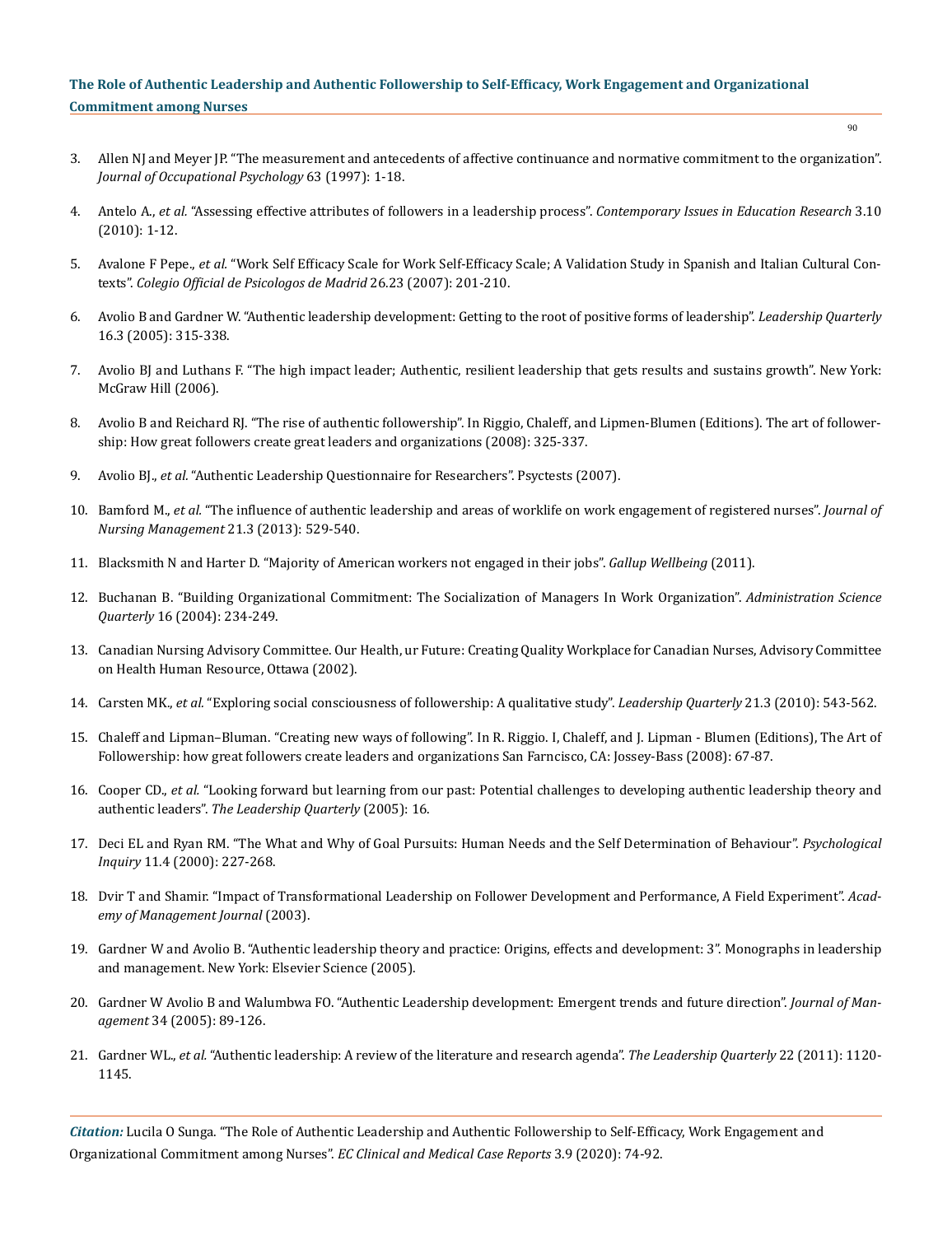- 22. [George B. "Authentic leadership: Rediscovering the secrets of creating lasting value". San Francisco, CA: Jossey \(2003\).](https://www.wiley.com/en-in/Authentic+Leadership%3A+Rediscovering+the+Secrets+to+Creating+Lasting+Value-p-9780787969134)
- 23. Grossman BS and Valiga T. "The New Leadership Challenge Creating the Future of Nursing, 8<sup>th</sup> edition". FA Davis Co., Philadelphia (2013).
- 24. [Howell JM and Shamir B. "The Role of Followers in the Charismatic Leadership Process: Relationships and Their Consequences".](https://www.jstor.org/stable/20159097)  *[Academy of Management Review](https://www.jstor.org/stable/20159097)* 30.1 (2005).
- 25. Ilies R., *et al.* ["Authentic leadership and Eudemonic well-being: Understanding leader-follower outcomes".](http://citeseerx.ist.psu.edu/viewdoc/download?doi=10.1.1.90.2819&rep=rep1&type=pdf) *The Leadership Quarterly* [\(2005\): 16.](http://citeseerx.ist.psu.edu/viewdoc/download?doi=10.1.1.90.2819&rep=rep1&type=pdf)
- 26. [Kanning UP and Hill A. "Validation of the Organizational Commitment Questionnaire in Six Languages".](https://www.semanticscholar.org/paper/Validation-of-the-Organizational-Commitment-(OCQ)-Kanning-Hill/b0ac2c3fb733225ed240801305311feeaf0b2553) *Journal of Business and Media [Psychology](https://www.semanticscholar.org/paper/Validation-of-the-Organizational-Commitment-(OCQ)-Kanning-Hill/b0ac2c3fb733225ed240801305311feeaf0b2553)* (2012).
- 27. [Kernis MH. "Toward a Conceptualization of Optimal Self-Esteem".](https://psycnet.apa.org/record/2003-99686-001) *Psychological Inquiry* 14 (2003): 1-26.
- 28. Lamax R and Li J. Correlational Research (2013).
- 29. Laschinger HKS., *et al.* ["Authentic leadership, Empowerment and burnout: A comparison in new graduates and experienced nurses".](https://pubmed.ncbi.nlm.nih.gov/23405976/)  *[Journal of Nursing Management](https://pubmed.ncbi.nlm.nih.gov/23405976/)* 21.3 (2013): 541-552.
- 30. Leroy H., *et al.* ["Authentic Leadership, Authentic Followership, Basic Need Satisfaction, and Work Role Performance: A Cross Level](https://www.researchgate.net/publication/275441498_Authentic_Leadership_Authentic_Followership_Basic_Need_Satisfaction_and_Work_Role_Performance_A_Cross-Level_Study)  Study". *[Journal of Management](https://www.researchgate.net/publication/275441498_Authentic_Leadership_Authentic_Followership_Basic_Need_Satisfaction_and_Work_Role_Performance_A_Cross-Level_Study)* (2012).
- 31. [Lowe G. "How employee engagement matters for hospital performance".](https://pubmed.ncbi.nlm.nih.gov/22688203/) *Healthcare Quarterly* 15.2 (2012): 29-39.
- 32. [MacCallain RC and Austin JT. "Applications of Structural Equation Modelling in Psychological Research".](https://www.annualreviews.org/doi/abs/10.1146/annurev.psych.51.1.201?journalCode=psych) *Annual Review of Psychology* [51 \(2000\): 201-226.](https://www.annualreviews.org/doi/abs/10.1146/annurev.psych.51.1.201?journalCode=psych)
- 33. [Mishra GP. "Role of Employee Commitment In Organizational Effectiveness".](https://pdfs.semanticscholar.org/24ed/00303a6a28960cec845ed4909405c3517dba.pdf) *Delhi Business Review* 6 (2005): 2.
- 34. Northouse PG. "Leadership: Theory and Practice (6th edition)". SAGE Publications: Thousand Oaks, CA.
- 35. Peterson SJ., *et al.* ["Perceived organizational support: A review of the literature".](https://psycnet.apa.org/record/2002-15406-008) *Journal of Applied Psychology* 87.4 (2002): 698-714.
- 36. [Robertson IT and Cooper CL. "Full engagement: The integration of employee engagement and psychological well-being".](https://www.researchgate.net/publication/247626892_Full_Engagement_the_Integration_of_Employee_Engagement_and_Psychological_Well-Being) *Leadership [and Organization Development Journal](https://www.researchgate.net/publication/247626892_Full_Engagement_the_Integration_of_Employee_Engagement_and_Psychological_Well-Being)* 4 (2010): 324-336.
- 37. [Roncesvalles MC and Sevilla A. "The Impact of Authentic Leadership on Subordinates' Trust and Work Performance in Educational](https://www.semanticscholar.org/paper/The-Impact-of-Authentic-Leadership-on-Subordinates%27-Roncesvalles-Sevilla/12754fed0114a6d33dd7443c662b702778ccb173)  Organization: A Structural Equation Modelling". *[Journal of Educational and Management Studies](https://www.semanticscholar.org/paper/The-Impact-of-Authentic-Leadership-on-Subordinates%27-Roncesvalles-Sevilla/12754fed0114a6d33dd7443c662b702778ccb173)* 5.1 (2015).
- 38. Schaufeli W., *et al.* ["The Measurement of Work Engagement with a short questionnaire- A Cross Natural Study".](https://www.wilmarschaufeli.nl/publications/Schaufeli/251.pdf) *Educational and Psy[chological Measurement](https://www.wilmarschaufeli.nl/publications/Schaufeli/251.pdf)* 66 (2004): 701-716.
- 39. [Shirey MR. "Authentic Leaders Creating Healthy Work Environments for Nursing Practice".](https://pubmed.ncbi.nlm.nih.gov/16632768/) *American Journal of Critical Care* (2006).
- 40. Suhr D. Basic of Structural Equation Modelling (2006).
- 41. Walumbwa FO., *et al.* ["Authentic Leadership: Development and validation of a theory-based measure".](https://www.researchgate.net/publication/228352991_Authentic_Leadership_Development_and_Validation_of_a_Theory-Based_Measure) *Journal of Management* 34.1 [\(2008\): 89-126.](https://www.researchgate.net/publication/228352991_Authentic_Leadership_Development_and_Validation_of_a_Theory-Based_Measure)
- 42. Walumbwa FO., *et al.* ["Psychological Processes Linking Authentic Leadership to Follower Behaviours".](https://psycnet.apa.org/record/2010-22229-014) *The Journal of Organizational [Behaviours](https://psycnet.apa.org/record/2010-22229-014)* (2010): 22.